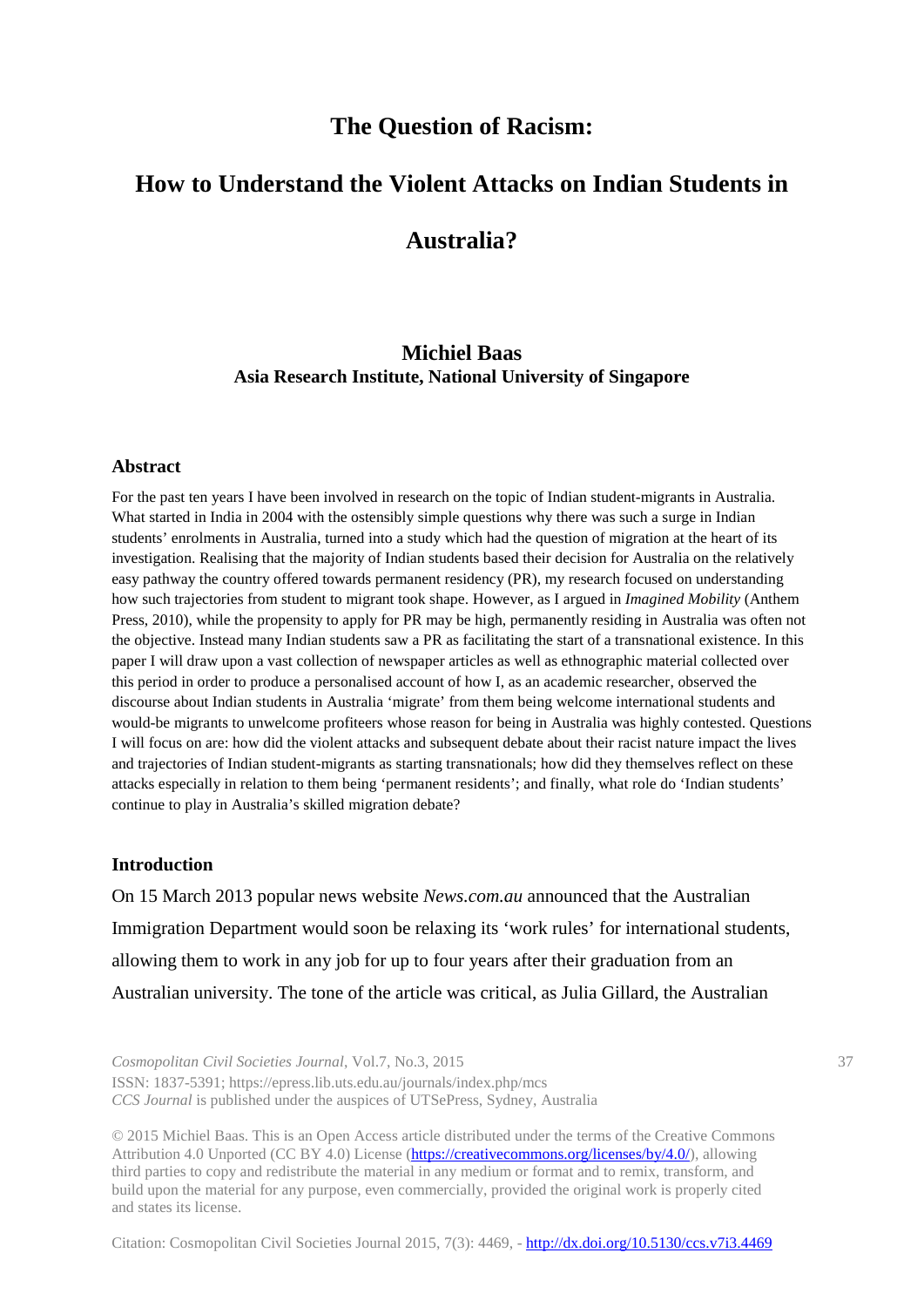prime minister at the time, had vowed to 'crack down' on so-called  $457$  visas<sup>[1](#page-1-0)</sup> and to put 'Aussies' first. The article continued by noting that in 2012 the number of former international students who were now working temporarily in Australia on so-called 485 skilled graduate visas<sup>[2](#page-1-1)</sup> had increased by 74% to 38,210 ('the same number of unemployed Australians aged 20 to 24, who were searching for their first job in January'). Allegedly Indian students made up 40% of this number. While the change was intended to make Australia a more attractive destination for high quality international students, Australian unions were dissatisfied with this explanation, as they claimed that recently graduated international students would 'snatch jobs from local graduates'. While changes in Australian migration rules and regulations are regularly reported on in Australian newspapers this particular news article stands out for various reasons. For one it shows that there has been an earlier discussion with regards to these particular visa categories and that the Prime Minister herself had made promises, making use of rather populist language ('crack down', 'putting Aussies first') to reduce the number of international students being granted such work visas. Indian students are mentioned specifically in the article as they appear to be overrepresented in the numbers. In addition to this the article makes no effort to explain the various visa categories mentioned (457, 485). The categories are assumed to be known to a broad audience and implied in this is the assumption that this audience is also aware of earlier discussions.

The above-mentioned article is part of a collection of over a thousand media reports (newspaper and magazine articles, blog posts, TV program transcripts and otherwise) that I collected over the period 2003-2015 on the broadly-defined topic of Indian/international students in Australia. It is a diverse collection that is mostly the result of making use of *Google Alerts* which informed me on an almost daily basis of news on the above-mentioned topic. In addition, various informants, one in particular being a former teacher with a small inner-city college in Melbourne catering mainly to South Asian students, would keep me upto-date with publications from local Indian community newspapers such as the *South Asian* 

<span id="page-1-0"></span> $<sup>1</sup>$  This visa lets a skilled worker travel to Australia to work for up to four years if they are sponsored by an approved business.</sup> See[: http://www.immi.gov.au/Visas/Pages/457.aspx](http://www.immi.gov.au/Visas/Pages/457.aspx) 2 This visa is for international students who have recently graduated from an Australian educational institution. It lets them

<span id="page-1-1"></span>work in Australia temporarily after having finished their studies. This visa has two streams: **Graduate Work** stream – for international students with an eligible qualification who graduate with skills and qualifications that relate to an occupation on a so-called Skilled Occupation List (SOL). This visa is granted for 18 months. **Post-Study Work** stream – for international students who graduate with a higher education degree from an Australian education provider, regardless of their field of study. This stream is only available to students who applied for, and were granted, their first student visa to Australia on or after 5 November 2011. This visa can be granted for up to four years from the date the visa is granted, depending on the visa applicant's qualification. See[: http://www.immi.gov.au/Visas/Pages/485.aspx](http://www.immi.gov.au/Visas/Pages/485.aspx)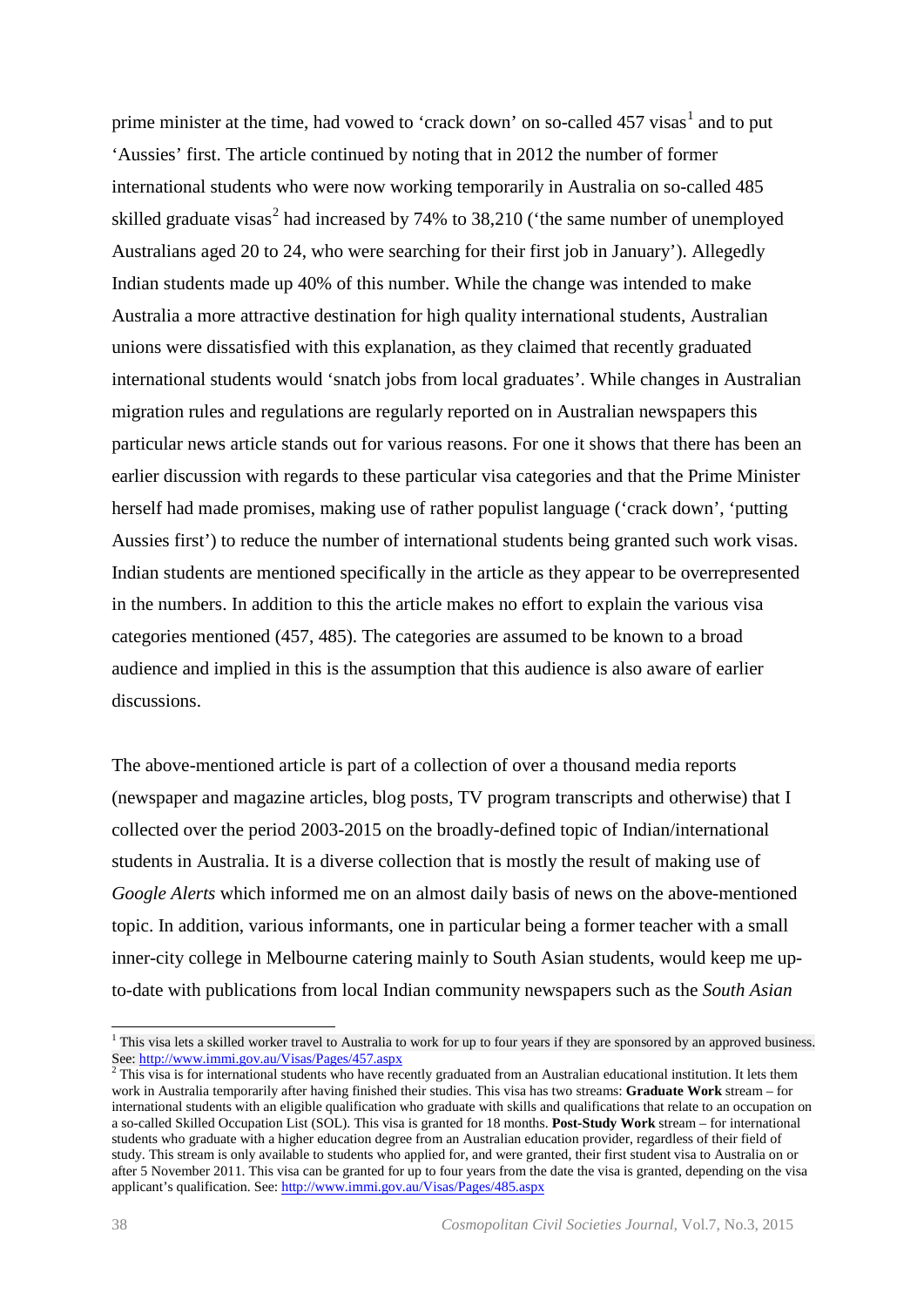*Times* and *Bharat Times*. I will use this material to analyze how the discourse on Indian students could mutate over time from them being considered welcome newcomers and, perhaps, potential migrants, to a group of unwelcome 'others' who could be considered 'profiteers', making use of a migration system that had 'clearly' been put in place for other reasons than to facilitate an easy-route into Australia for under-qualified Indian 'migrants'. I argue that this narrative would subsequently percolate into the analysis of the alleged racistnature of the attacks on them in 2009, something that would eventually lead to the deeply disturbing conclusion that essentially these students had themselves to blame for these attacks. Although I have provided a detailed analysis of this material before in a publication that examines the impact Indian student-migration (and subsequent attacks) has had on the city of Melbourne (Baas 2014), in this paper I will offer a more personalized account in which I will also reflect on my own observations of and contributions to the 'debate'. While 'media panic' – providing a shorthand for describing the reactions from both Indian and Australian media – has often been held to blame for the way the attacks were interpreted (as 'racist') and their role in 'demonizing' Indian students (leading up to a 'rationale' and perhaps even 'impetus' for the attacks) this paper will argue that the evocation of a 'media panic' also aids towards deflecting our attention from the bigger underlying and more structural issues that contributed to the situation whereby Indian students became victims of violent, racist attacks.

The point of this paper is two-fold: on the one hand it aims to examine how a particular narrative on Indian students could be constructed in which they were increasingly depicted in a negative way; on the other hand, it wishes to shed light on the position Indian students take up in the wider debate on skilled migration, multiculturalism and the ongoing commercialization of higher education in Australia. Indian students continue to play a central role in this debate as India remains one of the most important source countries (besides China) for future international students.

International education is one of Australia's key service export industries and many of the country's universities rely heavily on money from international students. However, in the analysis of the 'attacks' so far, little attention has been paid to how the debate about Indian students in Australia could unfold in the way it did. Why was there such a fierce debate over whether or not these attacks were racist? Why did so many of the media reports that came out during the period of 2008-2010 make reference to, for instance, the living conditions of Indian students (staying in low-rent far-off and thus 'more dangerous' suburbs), their part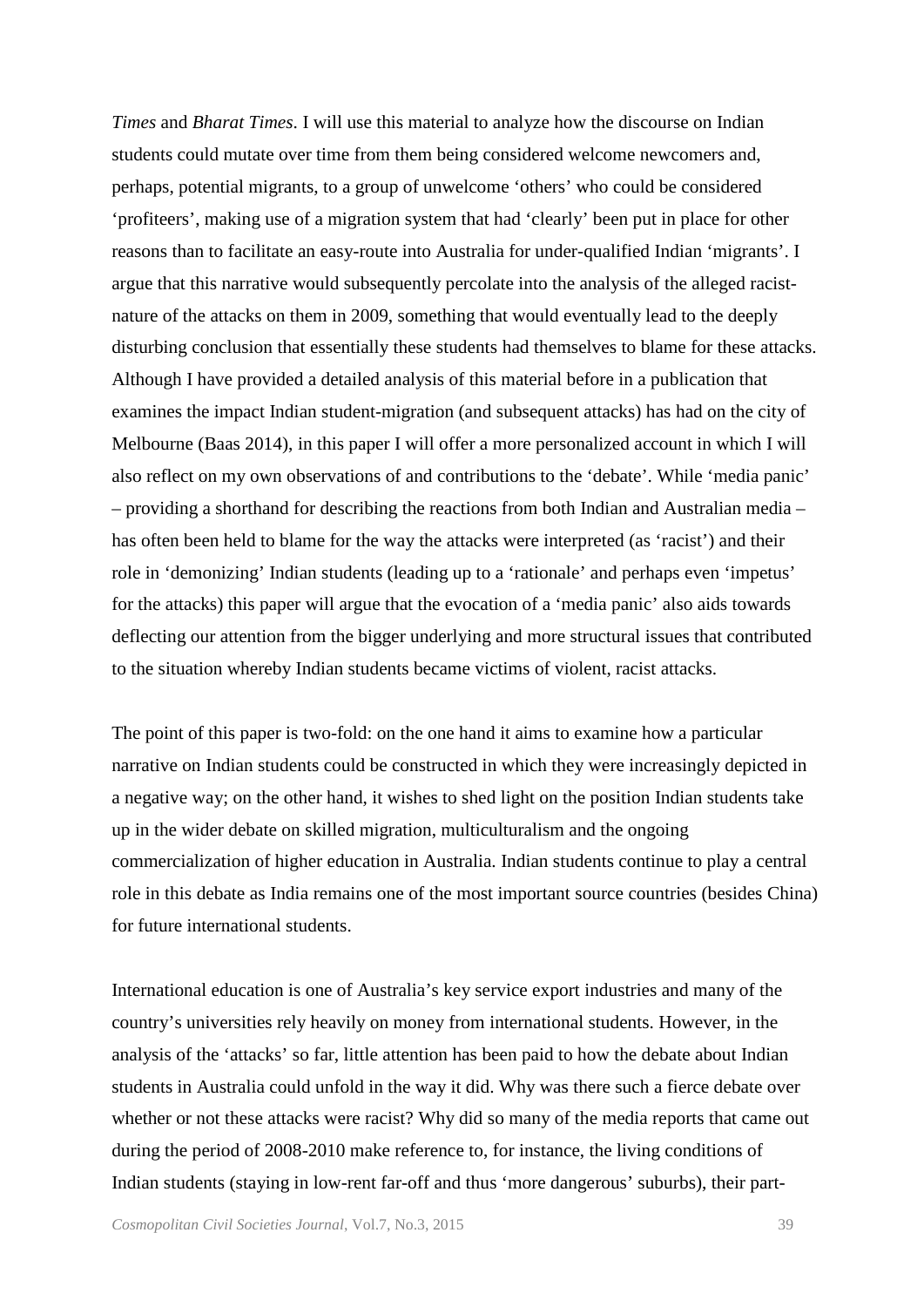time jobs (working evening and night shifts and thus traveling home late at night to these very same suburbs), and their enrolment in low-ranking, often only recently founded colleges, of which the quality was questionable at best, and which were generally referred to as 'PR factories'? While this paper acknowledges the considerable advances that have been made in scholarly research on racism, especially in terms of the way racism gets understood, interpreted and 'denied (e.g. Essed 1991; Van Dijk 1992; Dunn & Nelson 2011), the paper steers clear of further theoretical engagement in order to create the necessary space to properly understand how the discussion about the violent, racist attacks on Indian students could develop the way it did. The paper will follow a largely chronological order, starting with 2003 when I first learned of the rapidly growing number of Indian students going to Australia, and ending in the present (2015), 'five years after the attacks'.

## **Student/Migration Plans and the Indian Middle Class**

In 2003, I conducted fieldwork in Bangalore (now Bengaluru) in order to investigate how IT professionals employed in transnationally operating companies, such as Infosys, IBM and Oracle, negotiate the transnational character of their professions with living ostensibly 'local' lives. One evening I sat down for dinner with Sanjay and Gauri, both working for I-Flex Solutions at the time, an IT company providing tech-solutions to the banking and finance industry. While talking about their careers they mentioned that they were both saving up to do their Masters – potentially MBAs – abroad. They had considered various countries and although their preference was for the US they realized that getting a student visa might be an issue as they had friends who had been denied one, although they had already secured enrolment in an American university. Australia and Canada were countries they were now considering and they had made careful calculations of how much money they would need to finance their study-abroad plans. One of the options they were contemplating was taking out a student loan, something local banks were ethusiastically marketing at the time. It was not a topic that was in any way central to my research at the time but it kept susurrating in the background and would regularly return as something young Indian professionals were contemplating – the idea of pursuing studies overseas. Gradually I started noticing how it was also something Indian newspapers were frequently reporting on, with entire pages dedicated to making the best possible choice. Australia was strikingly present in such reports and regular 'education fests' and 'university road-shows' were announced where students could meet the staff of various Australian universities to make the best possible choice. From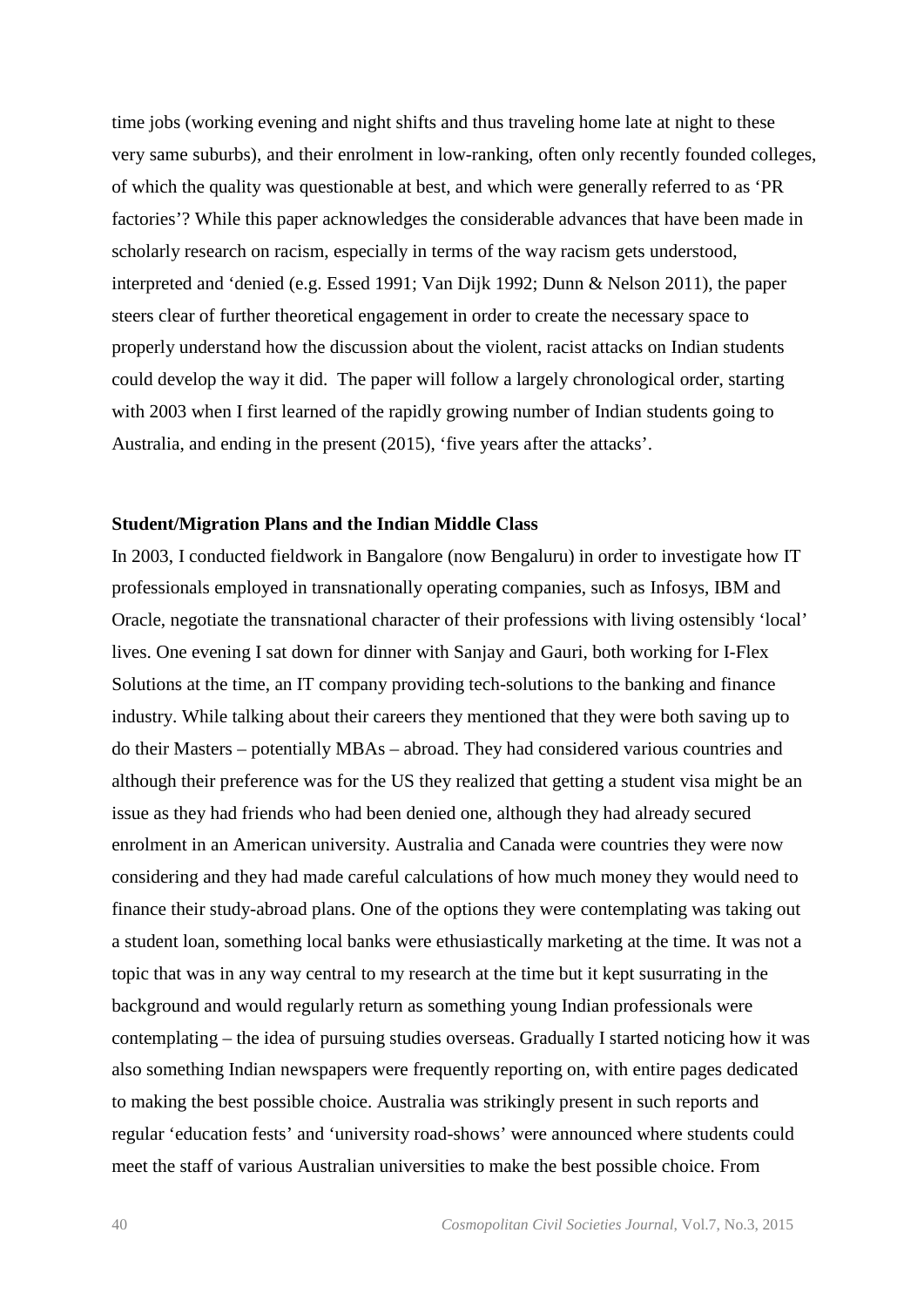advertisements and (sponsored) newspaper specials it also became clear that part of the attraction for Australia was that it might facilitate a relatively easy route into an Australian permanent residency (PR). Realizing that Australia was hardly a traditional migration destination for middle class Indians, I started wondering about the reasons and motivations for wanting to study in and/or migrate to Australia. The few casual conversations I had with Indian students who were contemplating going to Australia at the time had already revealed that, indeed, the choice for a particular course was highly influenced by the possibility of applying for Australian PR. As such, I had become curious: how does one actually navigate such a route towards PR when it means having to juggle the dual role of international student and (future) migrant at the same time? And how does one deal with changes in migration rules and regulations along the way? Because one thing was already clear in 2003: neither the Australian government, nor its educational institutions cheerfully marketing its campuses and programs in Indian newspapers, gave any guarantees that one would actually be eligible for PR at the end of one's trajectory. In fact, as I would later find out, the law specifically barrred universities to market, and thus offer, anything but education. It was this dilemma that I was immediately confronted with when I conducted my first series of interviews with Indian students at the beginning of my fieldwork period in Melbourne in 2005.

# **Fieldwork among Indian Student-Migrants**

In 2005, when I conducted most of my initial fieldwork in Melbourne, there were roughly  $345,000$  $345,000$  international students in Australia.<sup>3</sup> About half of these were enrolled in so-called Higher Education, meaning universities and colleges. A limited but rapidly growing number (about fifty thousand) was enrolled in VET (Vocational Education and Training) courses and a slightly higher number (about sixty-five thousand) in so-called ELICOS or English Language Intensive Courses for Overseas Students. Indian students were primarily enrolled in Higher Education at the time. In total there were about 27,500 of them in Australia, with about 22,500 enrolled in courses at universities and colleges and about 3,500 in VET programs. Initially my fieldwork focused mainly on two groups of Indian students. The first group consisted mainly of Indian students at Monash University, one of Australia's higher ranked universities and part of the so-called G8 (or Group of Eight universities). Many of these students were members of a student organization called Yuva, based at Monash University's Caulfield Campus. The other group were all loosely tied to an Indian cricket

<span id="page-4-0"></span> $3$  Data generated by making use of the on the pivot tables provided by the website of Australian Education International: [https://aei.gov.au](https://aei.gov.au/) (Checked 14 April 2014). -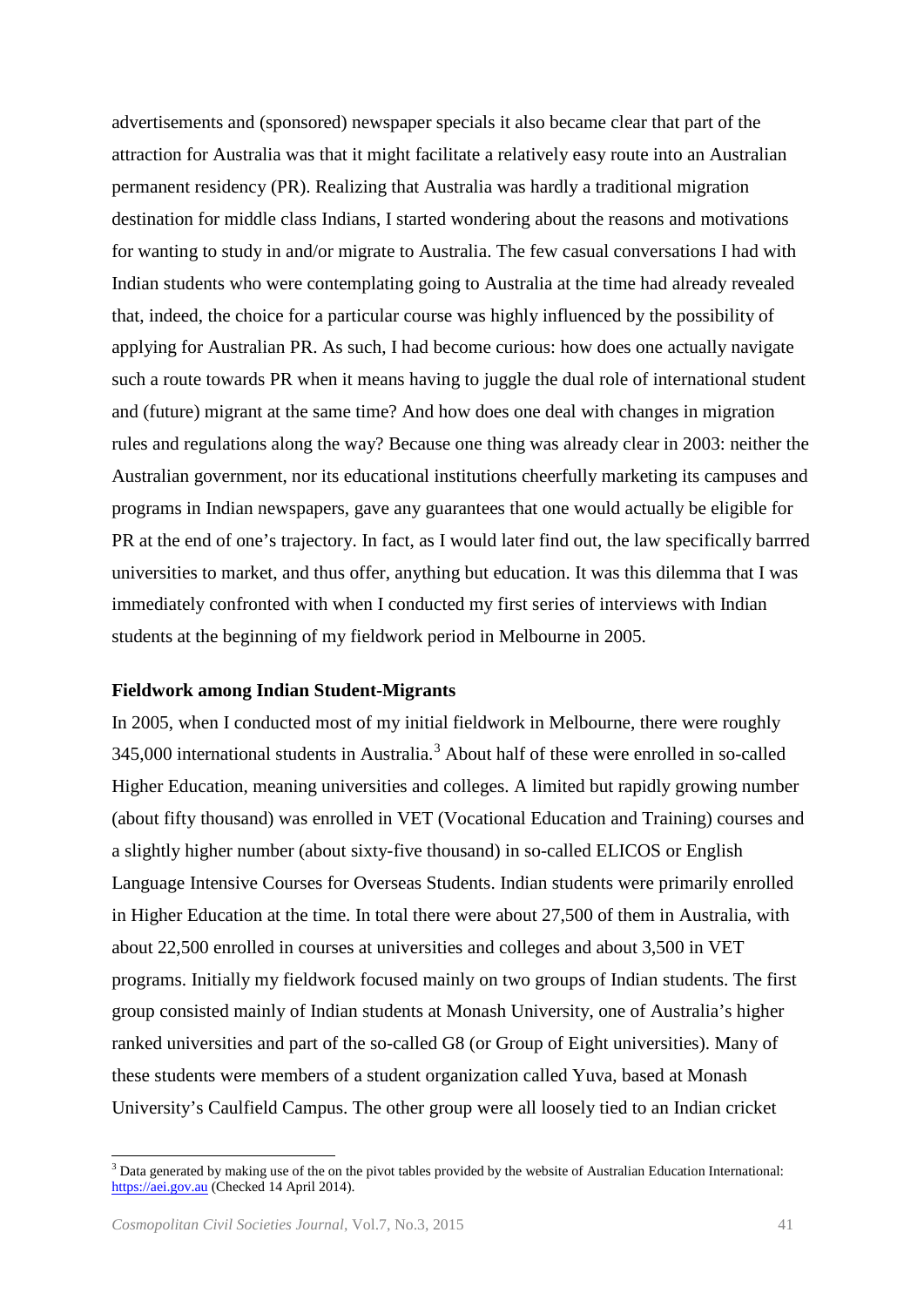club and were enrolled in courses at RMIT University. Although both Monash and RMIT are respectable universities with solid reputations in teaching and research what I soon began to understand was that many Indian students I encountered had started questioning the choice they had made for a particular university. In fact, many were considering changing course providers as soon as (legally) possible. Various factors played a role in this. For one, there were students who were disappointed with the quality of education received, something that was (at least partly) influenced by the course fees they were paying and student loans they had taken out to finance this. Directly related to this was the idea of a PR which would make it possible to pay off these loans in Australian dollars after graduation. In addition to this, the constant discussions among students about PR had also raised awareness of how one could also be obtained by studying at a lower ranking and thus 'cheaper' college.

I was sitting on the couch in a home rented by a group of Indian students in the suburb of Glen Huntly one evening when a new student arrived fresh off the plane. Like most of the other students in the house he was to join Swinburne University, a mid-ranking university. The idea was that he would sleep on the couch for the next couple of days, until he had found his footing and a more permanent place to stay. Having barely sat down he was immediately bombarded with questions about why he had enrolled himself in a one and a half year computer science course at Swinburne. Wasn't he aware that he needed to study at least two years in Australia in order to qualify for PR? And wasn't he aware that 'computer science' would not generate enough points on the 'points test' that Australia used to assess whether a migrant would be able to make a positive contribution to the country's perceived skills gap? Still dazed from the flight and the cold weather he had experienced outside, he sheepishly dodged some of the more pressing questions from the others in the room. PR was not that important to him, he uttered in defence, he had come to Australia for studies *only*. But his new friends were not convinced. One student had recently 'moved' from an IT course with Monash University to 'accounting' with Central Queensland University (CQU), a university ranked at the bottom and offering course fees about half of that of Monash. The university was not great, he claimed while sipping from his chai, but at least it would get him PR which would allow him to pay back the student loan he had taken out and which was now resting on the troubled backs of his parents back home in Trivandrum.

Changing courses was a regularly returning topic throughout my fieldwork. While most students I met were 'serious' about their studies, the combination of having taken out large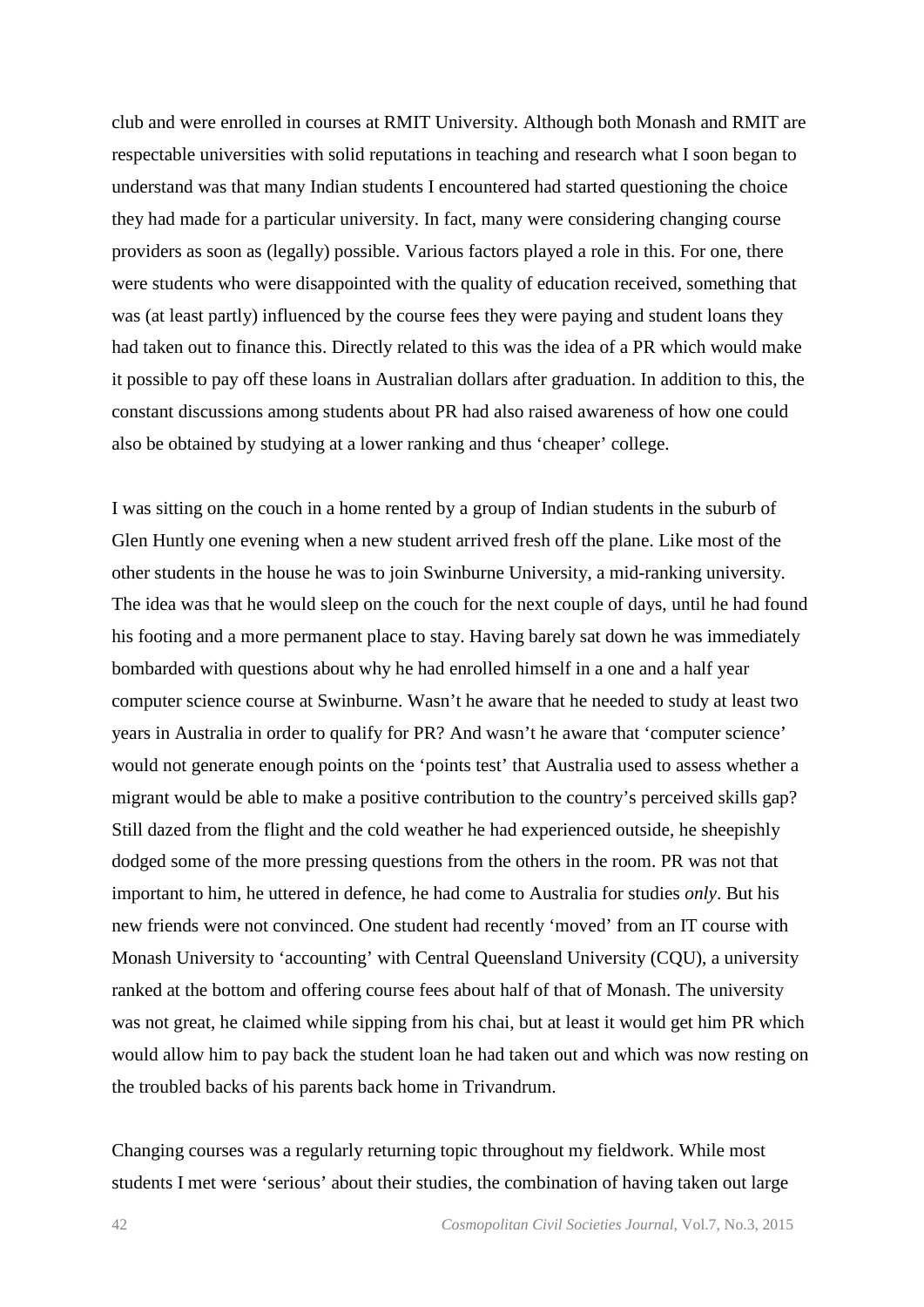student-loans and the realization that it might be hard to repay these loans back in India put extra pressure on the idea of 'getting a PR'. As it was argued, at least 'then' one would be able to stay on in Australia and repay these loans. Of the 130 students I collected data on during the period of 2005-6, 58 indicated that the opportunity to apply for PR at the end of their studies was the prime reason for choosing Australia as a study-abroad destination; 32 revealed that they had already obtained a PR or had lodged their applications and were awaiting the outcome; 26 said that they were considering applying for PR; and finally only 14 voiced no interest in PR whatsoever. Yet the discussion I had with these students was not always as straightforward as these numbers imply. As the scene depicted above also shows, PR wasn't always directly on a students' mind before coming to Australia. It is this kind of murkiness in migration decisions that does not let itself to be easily captured by statistical data. In relation to this I would often wonder: what does PR mean to these students? For many PR wasn't necessarily about permanently settling in Australia. In pragmatic terms, PR would simply allow a student to repay a student loan and/or to make a return on investment. Yet, when talking about the future and the role Australia would potentially continue to play in this, students would explain that PR and eventual full citizenship would help them live what could be described as transnational lifestyles. As such, it was believed that PR would help remove the shackles of their Indian passports, which were perceived to be holding them back and forcing them to go through lengthy, confusing and expensive visa procedures whenever they wanted to go abroad. These narratives were laced with what would be described as typical middle class expectations of life in India and abroad. Many had friends and/or (often far-off) family members ('cousins') residing abroad. They had grown up with stories of life abroad, stories which were often readily contrasted with life back home, and which meandered around ostensibly romanticized notions of life in western countries. Bollywood was never far away in such descriptions: the pristine air quality of the mountains of Switzerland, the clean and spacious streets of Canada, the safety for women to take a train late at night in London, and more in general: the glamour of big city life in the West with all its opportunities to propel one's career. It had contributed to an impression/image of the 'abroad' that could be thought of as a sketch, a piecemeal impression, one that did not run very deep and was certainly not based on extensive research. Australia, for that matter, had really been 'that country' where you had kangaroos and koalas, *no*? At most, informants would be familiar with the image of the Melbourne Cricket Ground. Some had heard of boomerangs and 'how they had murdered all these aboriginals'. On one occasion I remember asking a student from Hyderabad what images of Australia he recalled from his childhood.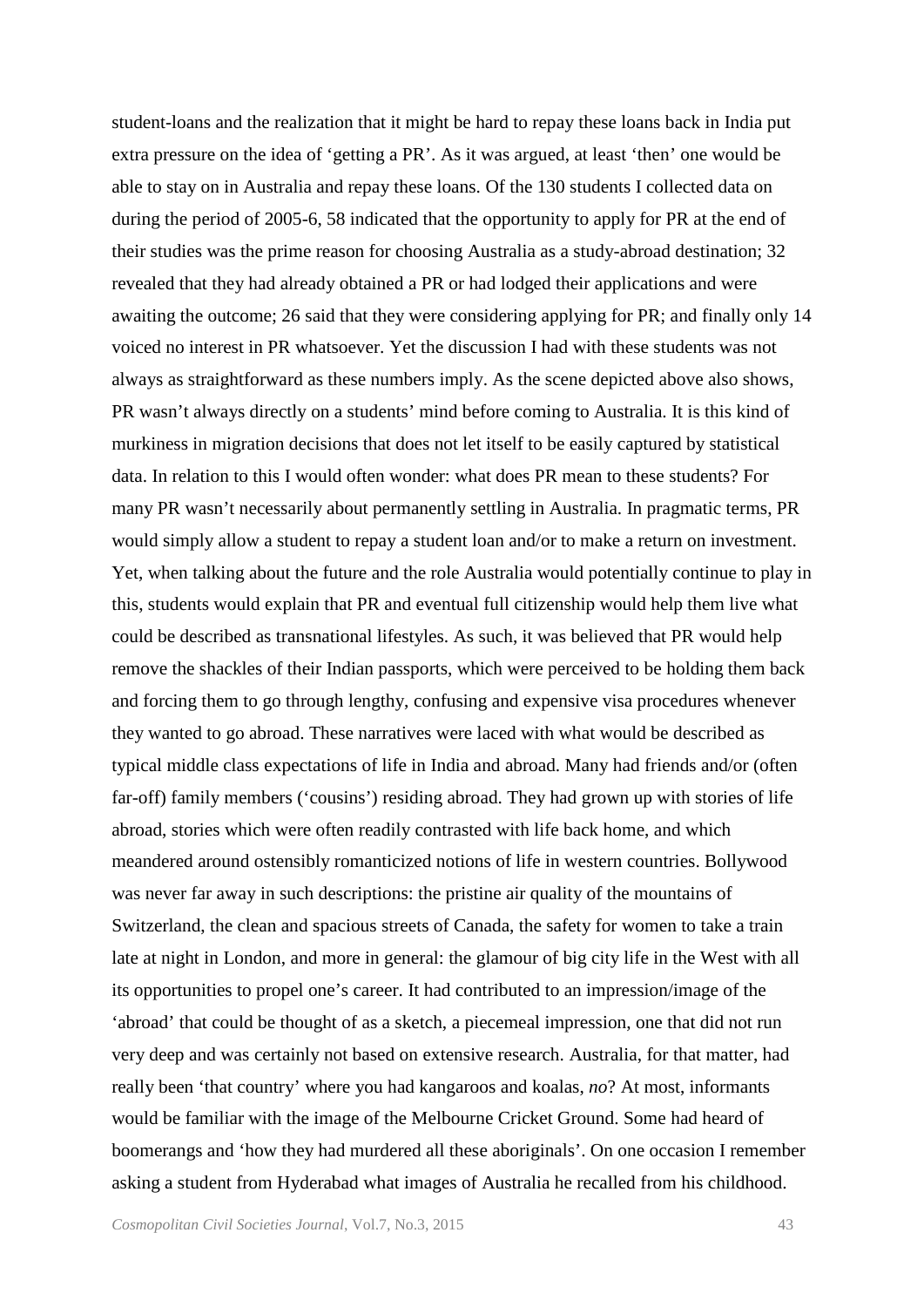He described how he had had a poster of a Baha'i temple in Sydney above his bed. He had always wanted to see it, he said. Not familiar with any such temple in Sydney it took me a while to realize that he was referring to the Sydney Opera House which bears some resemblance to the Lotus Temple in Delhi, the latter a building whose iconic shape Indians are generally well-familiar with.

Why recall such impressions, sketchy as they may be? Because they signal a dilemma which in the wider discussion about Indian students in Australia, their migration intentions, the choices they would eventually overwhelmingly make for low-ranking and mainly newly founded colleges, often gets disregarded simply because it doesn't allow itself to be easily captured in statistics. The image of the archetypical 'Indian student' in Australia which would come to dominate public portrayal and perception was devoid of the kind of murkiness and ambivalence which characterized the personal histories and narratives that I scribbled down in my notebook. How did this image develop over time?

# **The Migration-Education Entanglement**

Throughout my fieldwork I was often confronted with the question why I was interested in the topic of Indian students in Australia, especially by those employed in the 'education industry', as Australia would generally refer to the business of offering education to international students. Sure, they were a growing presence in Australian universities, but weren't the Chinese far more dominating? When I explained that I was primarily interested in their dual role as students and migrants this was often met with an uninterested shrug: it was clearly not perceived as a problem. A conference that I attended during the latter part of my fieldwork illustrates how the issue was dealt with by those belonging to the 'education industry'. At this conference, organized among others by IDP, Australia's largest (not for profit) recruiter of international students, the manager of CQU's student services delivered a well-received presentation on how it recognized and dealt with international students' related issues (Australian Education International Conference, 'Global Imperatives – Local Realities', 8-11 October).<sup>[4](#page-7-0)</sup> Although my research showed that the industry was well aware of how 'migration driven' the market had become<sup>[5](#page-7-1)</sup> and that, for instance, CQU's Melbourne-based

<span id="page-7-0"></span><sup>&</sup>lt;sup>4</sup> The presentation is available here: <http://www.aiec.idp.com/pdf/Thu%201210%20Baker%20&%20Hawkins.pdf> (Visited: 15-11-13) <sup>5</sup> Besides 130 Indian students I also interviewed a 100 other people who were all, one way or the other, connected to their

<span id="page-7-1"></span>lives. Besides members of the established Indian community this also included a significant number of lecturers, student councilors, migration agents and others involved in the 'education industry', as Australia likes to refer to it.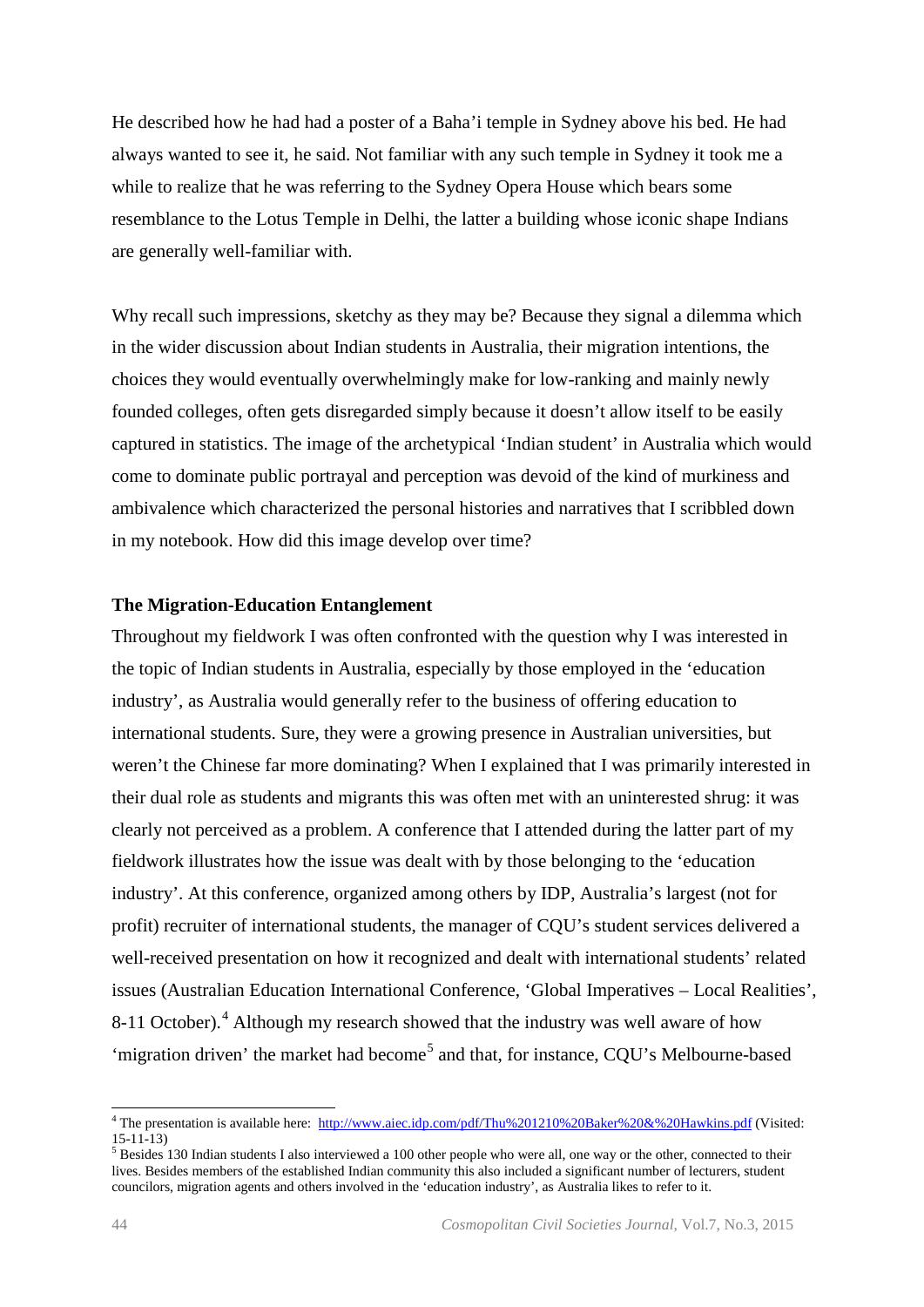campus attracted mainly Indian students who were studying in courses that carefully matched migration criteria, the presentation made at the conference no mention of this. An informal talk with lecturers from several Melbourne-based universities afterwards revealed that they were surprised about this as well. Many of their international students were also Indian and questions and worries about migration were something they were confronted with on a daily basis, they said. Yet the general consensus seemed to be that providing information about this was not the responsibility of the education industry. In fact, except for two presentations delivered by Bob Birrell (Monash University) and Lesleyanne Hawthorne (University of Melbourne), both of whom showed that the market was clearly 'migration driven', the question of migration and how to deal with students' queries with regards to this were almost entirely absent. Informal conversations with conference attendees outside the conference venue confirmed a picture I had already developed based on interviews with education and migration agents as well as university staff dealing with the recruitment of international students. Migration was clearly not a topic anyone was keen to address. The reason I was given was straightforward: rules and regulations did not allow for universities to give advice on the matter as they were not allowed to offer anything but education. At the time, the ESOS (Education Services for Overseas Students)  $Act<sup>6</sup>$  $Act<sup>6</sup>$  $Act<sup>6</sup>$  was supposed to regulate the education and training sector's involvement with international students studying in Australia. In principle, the ESOS Act and associated legislation was meant to protect the interests of 'overseas' students by providing tuition and financial assurance. Closely connected to the ESOS Act was the National Code, the purpose of which was to provide nationally consistent standards for Commonwealth Register of Institutions and Courses for Overseas Students (CRICOS) registration<sup>[7](#page-8-1)</sup> and for the conduct of CRICOS-registered providers. At the time, the Code proved to be especially relevant when it came to understanding the thin line that education providers, education and immigration agents and others walked when dealing with and making money from international students. Under the bracket of 'marketing and student information', the Code stated that the provider was responsible for ensuring that marketing of its education and training services was carried out with integrity and accuracy. Particularly important was that the code also stressed that it must uphold the reputation of Australian

<span id="page-8-0"></span><sup>6</sup> Please note that this article does not deal with subsequent updates of the Act and Code and additional legislation implemented.

<span id="page-8-1"></span> $\sigma$ <sup>7</sup> The ESOS Act requires providers of courses to international students to register their institution and courses with DETYA (Department of Education, Training and Youth Affairs). The State Office of Higher Education (OHE) and the Education Minister approve registration before a code is allocated and the details are recorded on the CRICOS register. Providers and their agents must not promote a course to overseas students unless it is registered on CRICOS. See also: [http://cricos.dest.gov.au](http://cricos.dest.gov.au/)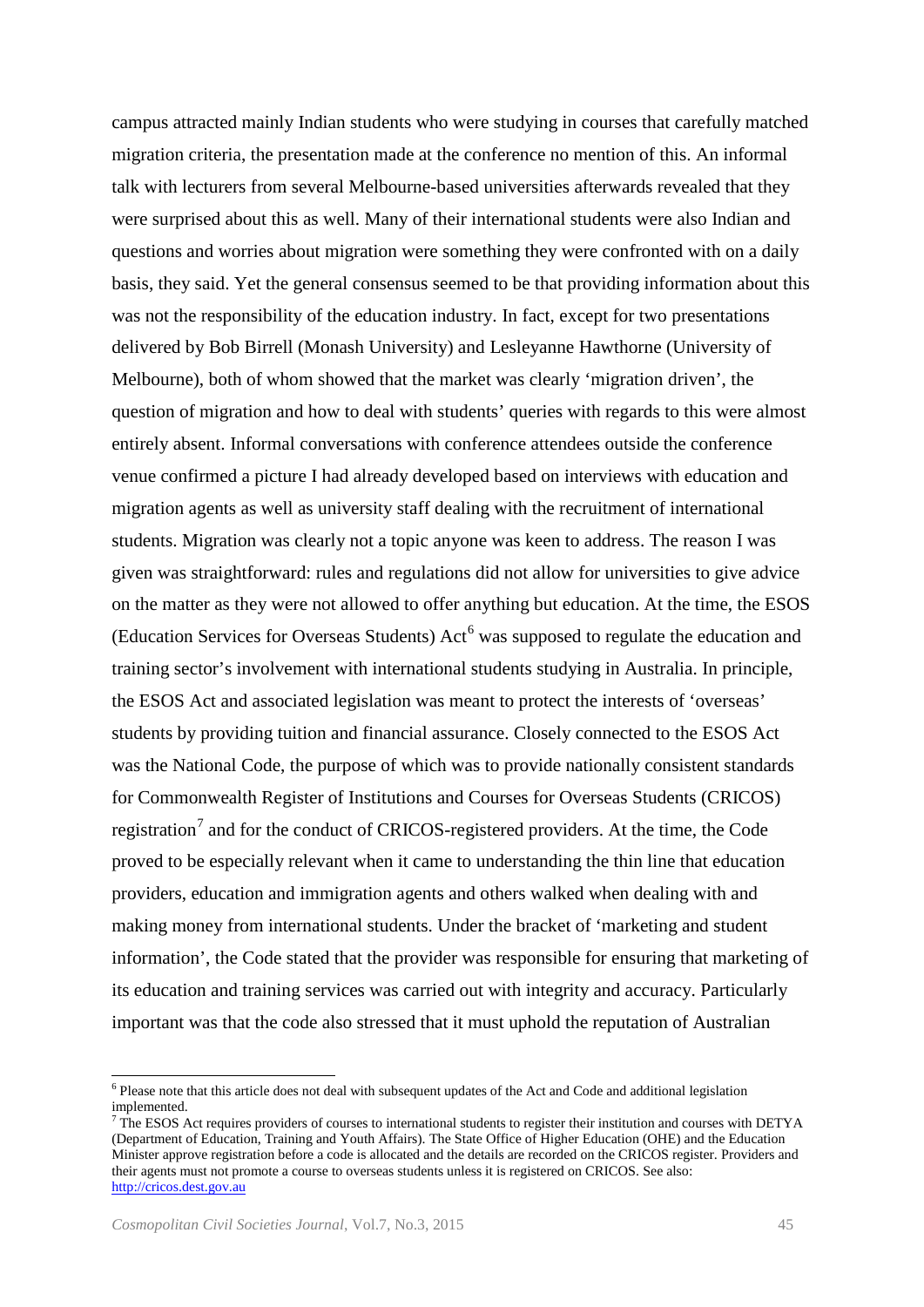international education and training. 'Recruitment of overseas students must be conducted in an ethical and responsible manner.' However, it was clear that the ethical dimension of the migration-driven market was something that many involved were trying to grapple with. Discussing this with some lecturers of Victoria University who had recently gone on an 'education road-show' to India where they had visited a number of cities to recruit international students revealed that virtually every question they had been asked dealt with the potential migration outcome of their choice for a particular course. These same staff members admitted that they felt they had no choice to familiarize themselves with the migration rules and regulations in order to provide students with 'proper information', even though they were not supposed to.

# **Student Protests and the 'PR Factory' in Operation**

When I finished fieldwork in early 2006 interest from mainstream media for the topic of Indian students in Australia was rapidly increasing. While this could partly be attributed to the high growth numbers making Indian students more visible in Australian cities, there also seemed to be an increase in incidents and issues which previously had only received attention from local Australian-Indian media. In particular, the focus would be on Indian taxi drivers, often students working part-time. Early on in 2006 it was found that there were many illegal taxi drivers (*News.com.au* 22-02-2006) and that there were no less than 3,000 'foreign students' driving illegally in Australia.<sup>[8](#page-9-0)</sup> Already, in 2005, it was clear that Indian taxi drivers met with regular violence and racism as the personal narratives that were published in the *Indian Voice*, a monthly community newspaper distributed free of charge via Indian grocery stores, showed (Oct.-Dec. 2005). In 2006, the murder of an Indian taxi driver in Melbourne sparked the first protest in which hundreds of Indian taxi drivers participated. It led the Melbourne based newspaper, *The Age,* to publish an article with the title: 'Why these drivers are upset' (13-08-2006). The protest ended after 'safety talks' (*News.com.au* 22-02-2006) and the taxi protesters were allowed to see the Victorian premier to share their concerns (*The Age* 21-08-2006). It was not the only protest Indian students were involved in that year. In the middle of March, students of the Melbourne campus of Central Queensland University organized a hunger strike after having en masse failed an accounting exam. The students claimed that they had been failed on purpose so that the university could make more money 'out of them' as they would have to take the same subject again the next semester. They were

<span id="page-9-0"></span><sup>8</sup> According to an investigation by Melbourne newspaper *The Herald Sun*. The article could no longer be retrieved but is also discussed here:<http://www.drive.com.au/editorial/articledetail.aspx?ArticleID=33978&vf=1>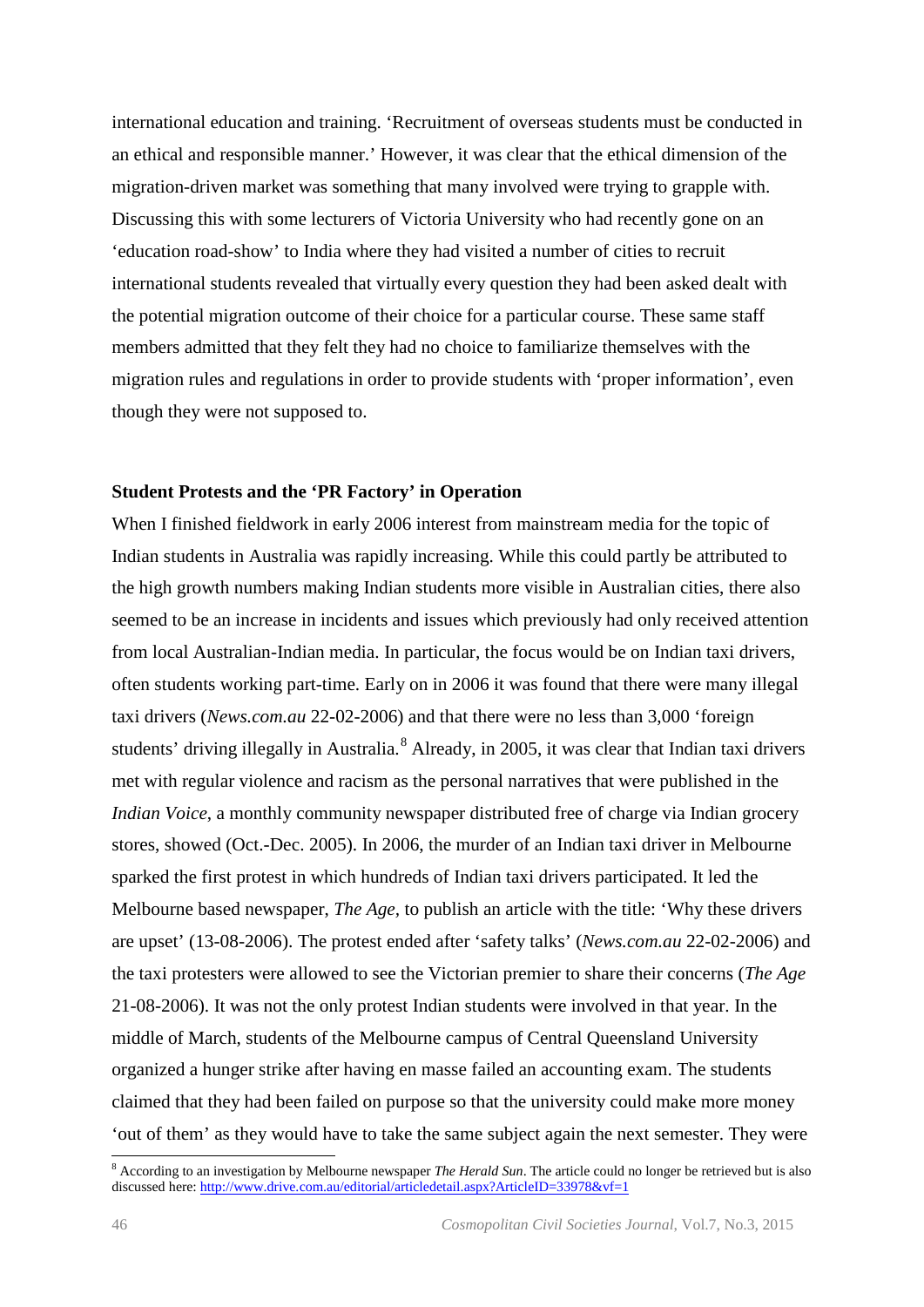of the opinion that they had not been taught the correct material in order to have been able to successfully pass their exam (*ABC.net.au* 16-03-2006; *The Age* 17-03-2006).

The year 2006 also saw the publication of my academic article on the migration ambitions of Indian students in Australia. Titled 'Students of Migration: Indian Overseas Students and the Questions of Permanent Residency', it appeared in the now defunct academic journal *People and Place* (14:1). The article built upon the argument that the propensity to apply for PR after graduation among Indian students was very high and highlights three case studies in order to show the varying degrees of influence migration ambitions have in the choice of university/course and the way it impacts day-to-day lives in Australia. In particular, the article explored the pressure of student loans, the perceived (low) quality of Australian education and the stress changing migration rules and regulations caused. It is also in this article that I make use of the term 'PR Factory' in order to highlight how students would often refer to those institutes that enrolled the highest number of Indian students as 'PR factories'. The term was readily picked up by newspapers and continues to be used in various forms such as migration and residency factory.<sup>[9](#page-10-0)</sup> While one of the points my paper intended to raise was that Indian students were often disappointed by the quality of education they received, even if PR was their primary motive, the story the papers picked up on was that most Indian students were actually migrants and were using these so-called 'PR factories' to gain an easy entry into Australia. As the *Sydney Morning Herald* summarized in a headline: 'Universities being used as immigration 'factories'' (30-03-2006). The general tone in similar reports was one of 'exploitation' and an industry 'out of control'. It did not take very long for the international press to pick up on this as well, as an article in *Times Higher Education* (05- 05-2006) titled: 'Indians exploit Aussie skills gap' shows. Various studies by Bob Birrell (2006) of Monash University as first author also generated considerable media attention. One of his studies, (*People and Place*, 14:1), concludes that a significant number of international students score lower on their IELTS (English language) exams when applying for PR than they did when they arrived in Australia as international students. Another study (*People and Place*, 15:1) reaches the conclusion that the number of international students commencing in cooking and hairdressing courses had nearly tripled over the 2004-2006 period. As only a minority of students actually ended up working in these occupations, the paper argues that the

<span id="page-10-0"></span> $9^9$  I am not making claims that I introduced the term 'PR factory', only that I can clearly trace the emergence of the term in newspaper articles after my paper was published. The term does not appear in media sources before that although frequently used by Indian students and those involved in the 'education industry'.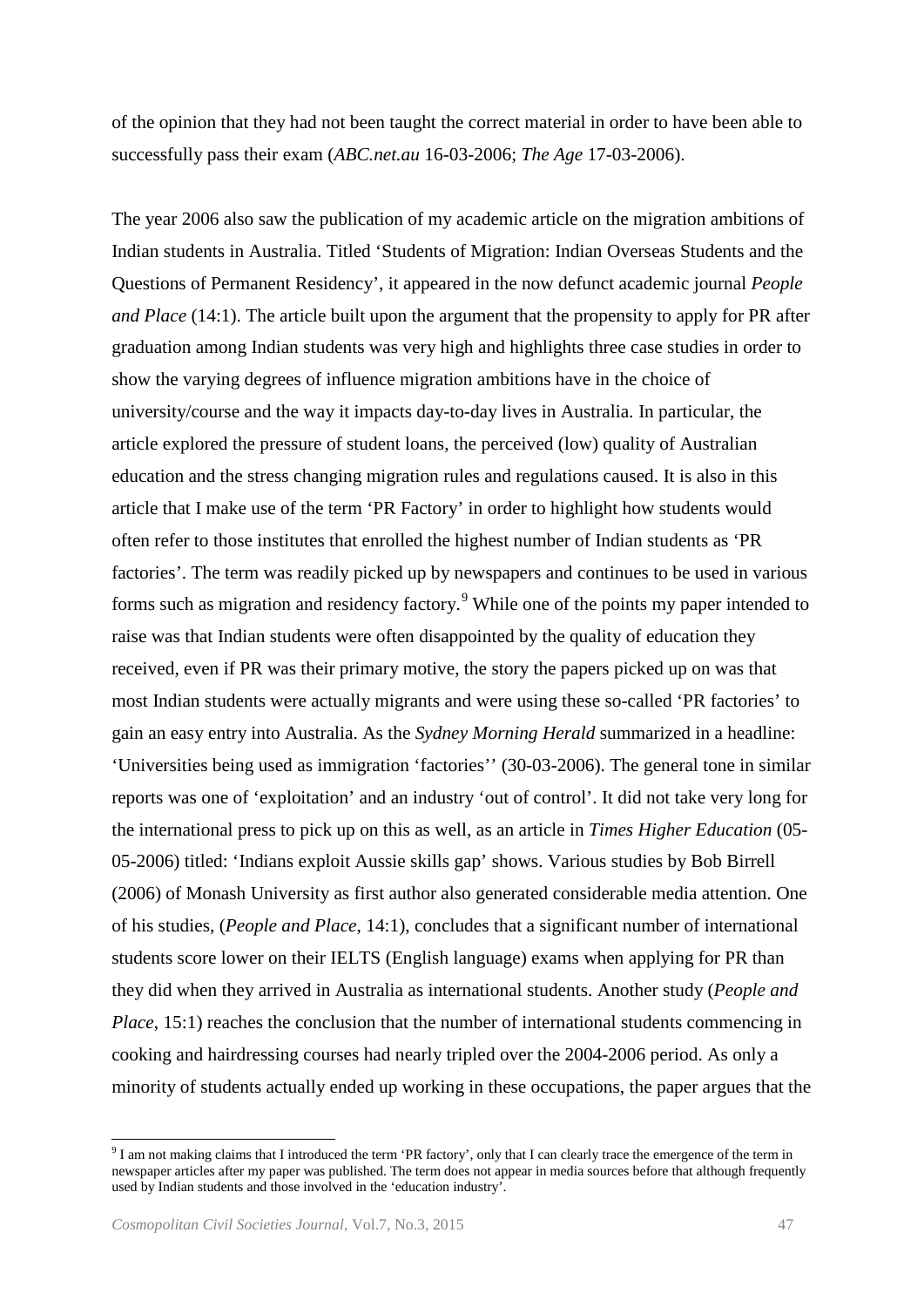main reason for enrolling in these courses is migration. The newspaper headlines at the time give an indication of how these studies were received. While *The Australian* (29-01-07) dryly reported that 'Overseas students fail in job language', *The Age* (29-01-07) was decidedly more dramatic with its headline that there is an 'English skills row over foreign students'. Furthermore, the *Sydney Morning Herald* (29-01-07) cautioned that '[u]nis [appear to be] open to students who fail English'. With the high enrolment numbers in hairdressing and cooking courses now public, and the conclusion that such courses are chosen for their potential to facilitate migration having sunk in, the *Sydney Morning Herald* summarized the concerns as follows: 'Skilled migration a rort: report' (26-03-07). Furthermore *ABC.net.au* spoke of 'loopholes' in the migration system (28-03-07). *The Australian* condensed the reactions to the report to 'Punish dodgy colleges' (28-03-07), while *The Age* actually called 'for student visa changes' (28-03-07).

Meanwhile Central Queensland University found itself in somewhat of a predicament as it was forced to react to claims from *The Sydney Morning Herald* (22-03-07) that the university had registered more than 2000 plagiarism incidents at its Sydney campuses in the 2001-2006 period and that it had neglected to report students for breaching visa conditions, even after having repeatedly failed subjects. The article further highlights that the various CQU campuses specialized in courses that attract the highest number of points towards permanent residency and that students and academics had criticized the university for its low standards. In a reaction the university stated that 'All universities in Australia do exactly what we do, yet because we're the largest provider and we have downtown campuses, we're somehow seen as special'(*Sydney Morning Herald* 22-03-07). The remark is not only interesting for how casually it underlines the commonality of certain practices but how this came with a certain degree of visibility as well. Like CQU's city campuses in Melbourne and Sydney, many recently set-up colleges that catered exclusively to international students were located in Australia's inner cities. It was thus during this period that students studying at such colleges would become an increasingly visible phenomenon in Australian inner cities (see also Baas 2014).

During the second half of 2007 attention for so-called 'dodgy' colleges or 'PR factories' would increase in Australian papers. Gradually awareness increased that such smaller colleges often collaborated with much larger universities in various shapes and forms from 'satellite campus management' to offering specific 'degree programs'. The *Sydney Morning*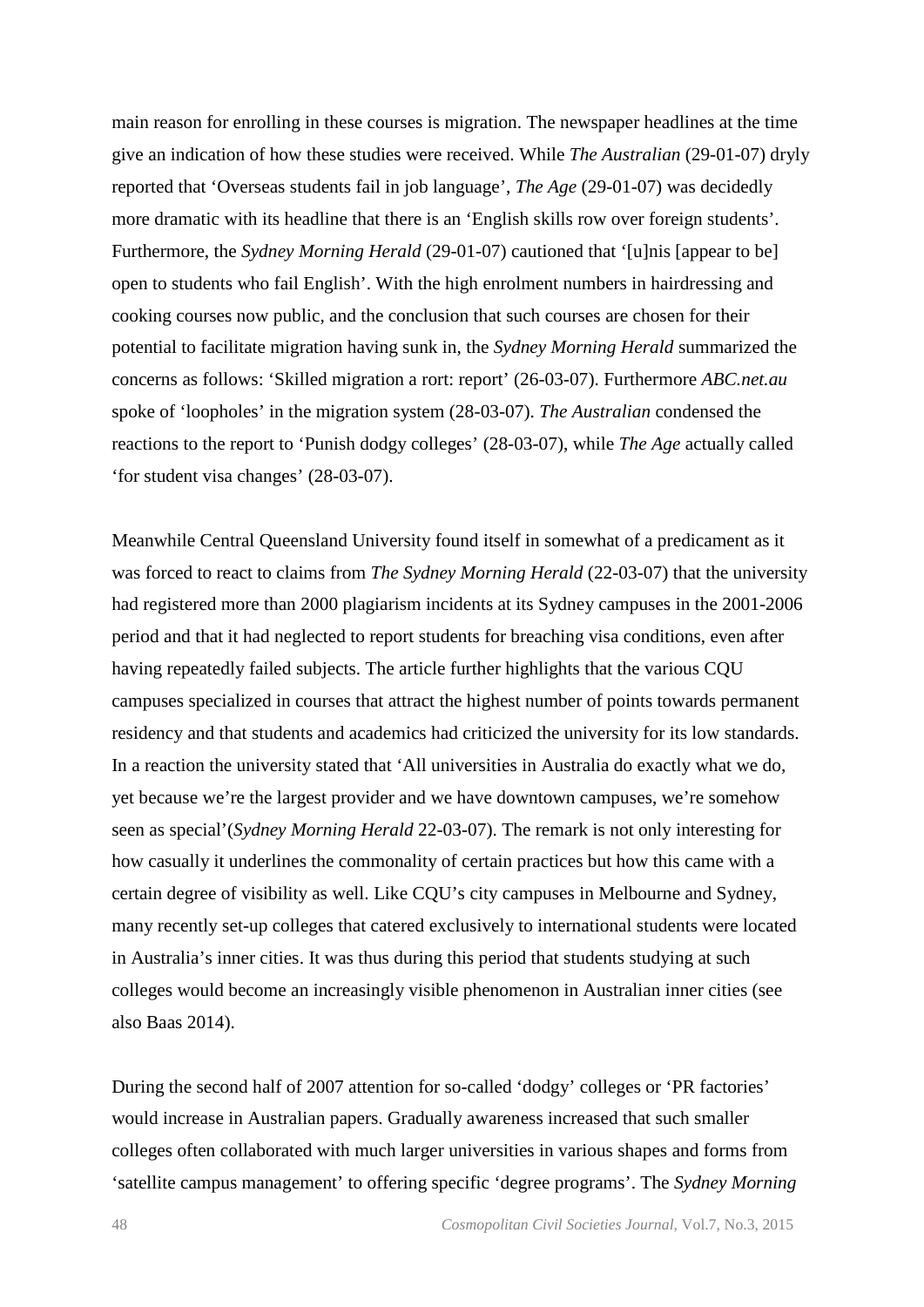*Herald* (23-08-07), for instance, reported on a 'plagiarism row' at the University of New England's satellite campus in Sydney, which was managed by a private partner, the Melbourne-based Melbourne Institute of Technology. An internal audit had found that of the 210 international students who had taken masters' courses in IT, a significant proportion of students' theses had been plagiarized. A cursory glance over some of the headlines of 2008 gives an alarming impression of the state of the Australian education industry; 'Cash-strapped foreign students "struggling to survive"' (*ABC.net.au* 06-02-08); 'Don't treat them like cash cows' (*Herald Sun* 16-06-08); 'Overseas students of "new slave trade"' (*The Age* 23-08- 2008); 'Foreign students exploited' (*Sydney Morning Herald* 11-09-08); 'Reigning in rogue colleges'; "'Sham" colleges operating with impunity' (both in *The Age* 25-10-2008); 'Licence to fleece' (*The Australian* 27-10-08); 'Unlicensed agents luring students' (*The Age* 25-11-08); 'Overseas students exploited as cash cows' (*Sydney Morning Herald* 17-12-08); 'Overseas students exploited' (*The Age* 22-12-08).

This trend would continue into early 2009 with articles stating 'Migration fraud "rife" in overseas education' (*The Age* 05-01-09); 'Degrees still lure low-skill migrants' (*The Australian* 19-01-09); 'Probe has watch on 20 colleges' (07-04-09); 'Pressure to rein in "corrupt" colleges' (*The Age* 14-04-09); 'Dodgy colleges exploit foreign students' (*The Australian* 16-04-09); and 'Overseas students abused by bosses, landlords: union' (*Sydney Morning Herald* 22-04-09). While these articles clearly indicate that not all was hunky-dory in the world of international education in Australia, they do not necessarily portend or explain the turn of events from May 2009 onwards. As we will see below, a number of violent and what could be construed as racially motivated attacks on Indian students garnered considerable press attention, not just fuelled by the heinousness of the crimes but also by the reaction of Indian students and their representatives. We will observe how this then culminated in a public debate in which Australian politicians, journalists and spokespersons for the Indian community actively and sometimes aggressively participated.

## **Making of Racism and Violence**

It is usually the attack on Indian student Shravan Kumar Theerthala on 23 May 2009 which is mentioned as one of the first incidents that triggered the public outrage and the ensuing debate on violence and racism. The student in question was attending a birthday party in suburban Melbourne when party crashers attacked him with a screwdriver which left him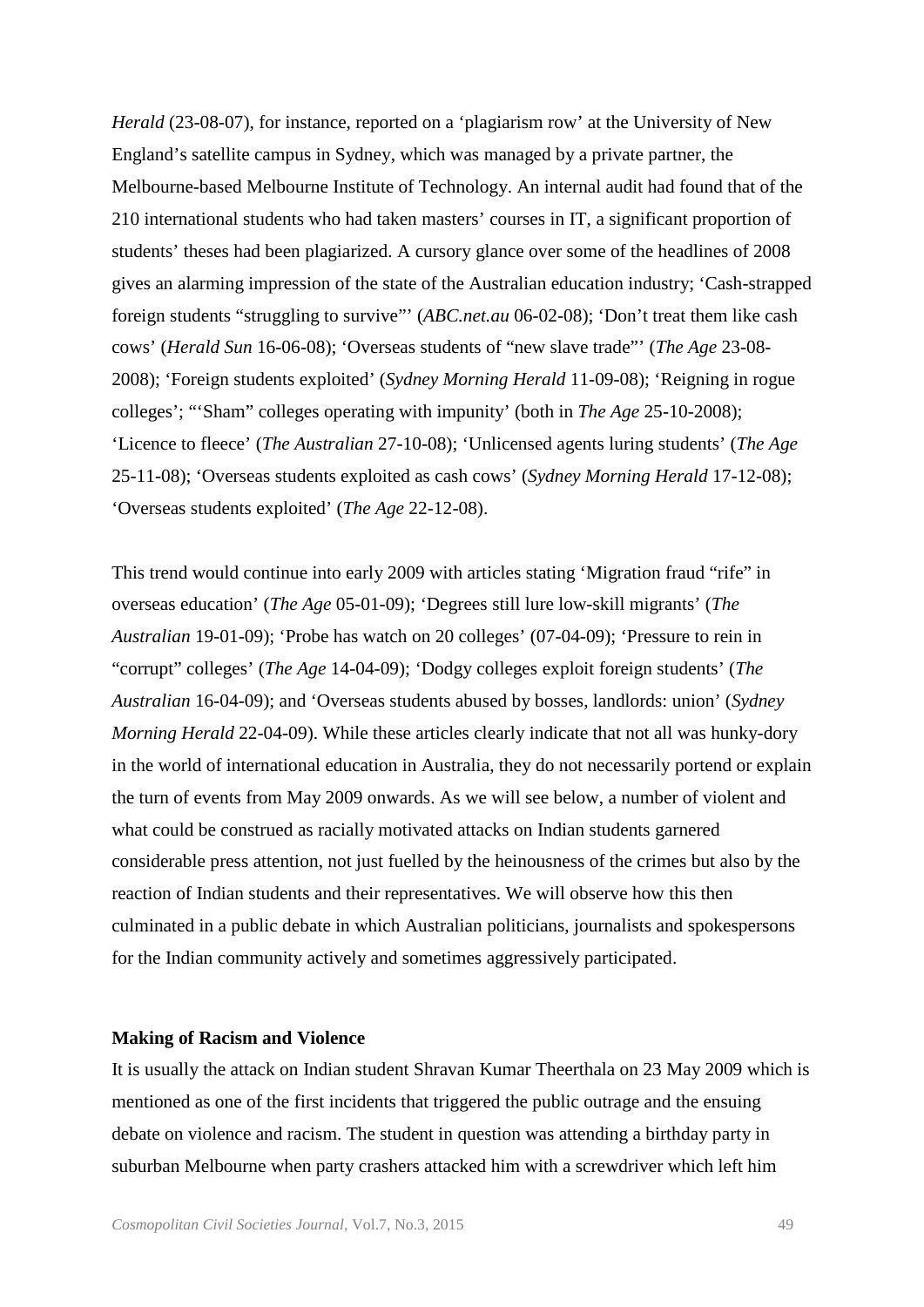battling for his life in the hospital. Already, in February 2009, a number of articles in *The Age* had highlighted the frequent (racially motivated) violence Indian students met with in Melbourne. According to an article published on 19-02-09 'Indians [were] told to keep a low profile.' Robberies in Melbourne's western suburbs had increased by 27 per cent and police estimated that a third of the victims were of Indian appearance. 'A special police group has been formed to combat the robberies amid fears that some are racially motivated and that Indian international students are soft targets because they carry iPods and laptops on trains late at night.' The police had advised Indian students to make sure they walked through a well-lit route, even it might take longer to reach home, and do not openly display signs of wealth, such as iPods and phones. Furthermore, they had been advised not to speak (loudly) in their native tongue. The police were further quoted: 'We do believe there are some [instances] where the victim is targeted because of Indian appearance.' Several publications mocked and criticized the advice the police had given – such as Sushi Das' response in *The Age* (24-02-09) titled 'Quiet, you down the back - you're not in India now'. However, what stands out is how contradictory the reports are. On the one hand, it is established that Indian students often travel late at night to far-off suburbs, having finished poorly paid part-time jobs yet, on the other hand, they are associated with carrying large sums of cash and other valuables such as expensive cell phones and iPods. More significantly, however, is that even late at night Indian students appear to be a clearly visible and recognizable group about whom 'others' (the articles do not reveal much more about the perpetrators than that they are 'young' and 'Australian') seem to have a wealth of information. As such, they appear to have become an undeniable element in the wider urban landscape of Melbourne, which is already characterized by multicultural diversity.

Numbers alone cannot quite explain why claims of racism – initially backed by the police and even accompanied with advice to reduce one's apparent 'Indianness' in public space – would ultimately face harsh criticism in the Australian public debate about them. The headlines of May aptly reflect the tensions on various sides; 'Police visit India to brief students on staying safe' (*The Age* 13-05-09); Unis say they'll still rely on foreign students fees' (*The Age* 13-05- 09); 'High-risk training colleges face new audit' (*The Age* 21-05-09); 'International students target of racist attacks in Newcastle' (*ABC.net.au* 21-05-09). Sushi Das, herself a British-Australian writer of Indian origin, played a prominent role in the discussion. Raising awareness of the long history of (racially motivated) attacks and sometimes abysmal quality of education offered at some of the colleges, she described how countless foreign [Indian]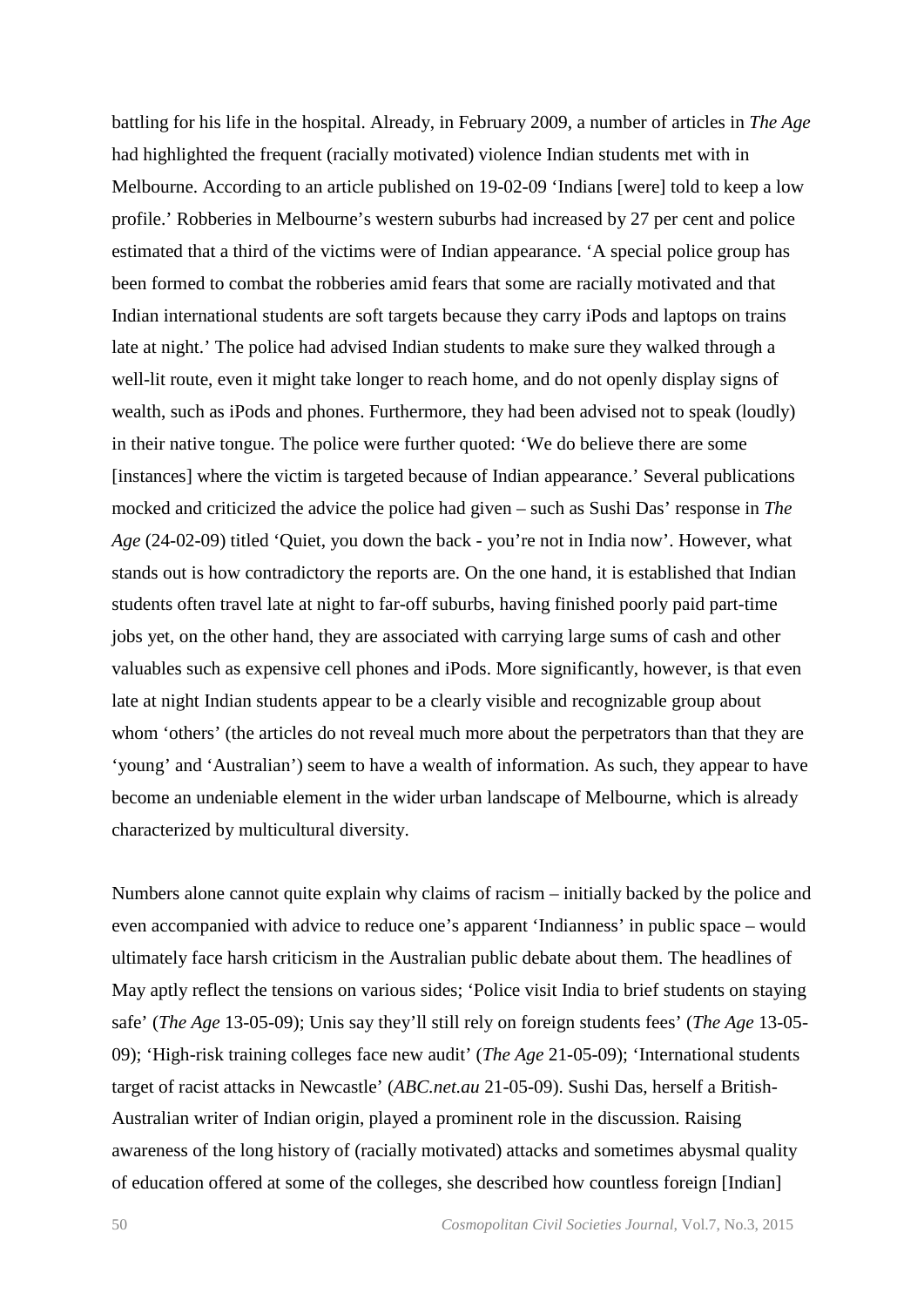students are 'duped, fleeced or blatantly misled by offshore education agents who, in many ways, are the linchpin of Australia's \$15 billion international education industry, the nation's third-largest export after coal and iron' (*The Age* 23-05-09). However, it is not just 'foreign charlatans' who are involved in 'this bonanza industry', '[t]here are a worrying number of unscrupulous private college operators in Australia, or "crooks" as Immigration Minister Chris Evans described them this week, ready to swindle students the moment they land in the country' (*The Age* 23-05-09 A delegation of the Australian police had meanwhile travelled to India to discuss the attacks and, at the time, Deputy Prime Minister Gillard had made the announcement that she would scrutinise 'rogue colleges' (*WAToday* 26-05-09). It had, indeed, become clear that the attacks had become a concern for the Indian government as well, as 'India asks Australia to ensure security of its students' (*Times of India* 27-05-09) and 'Rudd steps in as tensions rise over attacks on students' (*The Age* 30-05-09) demonstrated.

On 31 May, a protest was held in inner-city Melbourne in which over four thousand Indian students participated (*The Age* 31-05-09). That same day, celebrated Bollywood actor Amitabh Bachchan announced that he was turning down an honorary doctorate awarded to him by an Australian university as a mark of protest (*Times of India* 31-05-09). To make matters worse, police intervention during the Melbourne protest faced harsh criticism for its alleged use of excessive force (*SBS* 01-06-09) – apparently having punched protesters (*The Australian* 01-06-09) – and the eighteen arrests made that day (*Herald Sun* 01-06-09*)*.

#### **Denial of Racism and Shifting the Blame**

The month of June marked a turning point in the public focus and debate on the claims of racism and violence made by Indian students. Although the *The Age* (02-06-09) kicked off the month with a report on a 'Fresh attack: Indian student slashed in Frankston' (a suburb in Melbourne), it also published a highly critical opinion piece by Akash Arora, chief sub-editor for design magazine *Wallpaper* and based in London at the time, who criticized the way the media dealt with the topic. Having moved to Sydney as an international student in 2003 himself, he 'found racism lurking more in the immigrants' psyches than on the streets.' He seemed to suggest that Indian students had themselves to blame for not integrating into mainstream Australian society. The *Sydney Morning Herald* (02-06-09) quoted a Sydneybased cardiologist and community leader of Indian descent who claimed that the Indian media's coverage of the plight of Indian students in Australia has been 'irresponsible' and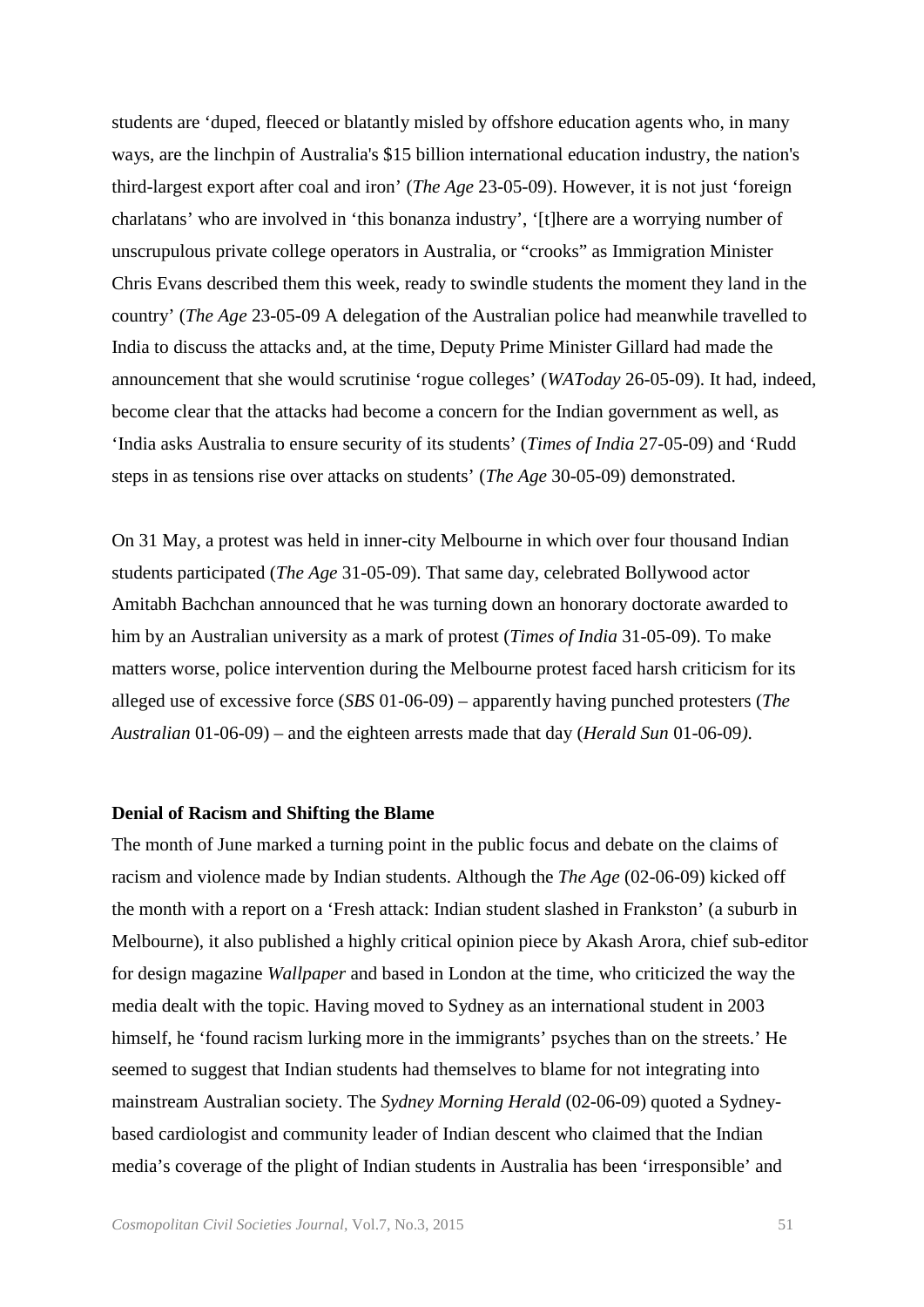that this could even backfire on Indians who have lived in Australia for years. These 'Indian' [community members'] reactions reverberate in the larger discussion about the question which has erupted over the alleged racist nature of Australians in general. An opinion piece in *The Herald Sun* concluded loudly 'We're not racists' (03-06-09) yet a day later a piece in *The Australian* – 'Blind eye to racism' – basically argued the polar opposite. The ensuing debate was like watching a tennis match between strongly determined opponents who keep on smashing the ball across the net with equal fervour; 'Racism cry is the only weapon' (*The Age* 04-06-09); 'Ugly times, yes, but let's not take the big stick to Victoria' (*The Age* 04-06- 09); 'Attacks not racial, say long-time Indian groups' (*The Age* 05-06-09); and so on.

While it is mainly Australian politicians and police officials who made a point of assuring 'India' that Australia is not a racist country and that the attacks can be explained in other terms, members of the established Indian community, on the other hand, focussed their attention on the Australian audience at home, explaining to them that they also did not think Australians were racists (or that the attacks were racially motivated). Important in both explanations is how the argument of Indian students being so-called 'soft targets' is emphasized. About the case of stab-victim, Indian student Baljinder Singh, for instance, Deputy Police Commissioner Keiran Walshe was quick to deny that racism had played a part in the attack. Instead there was a perception that Indians were a 'weak prey' to criminals (*The Australian* 09-06-09). Opinion pieces such as the one published in *The Age* (08-06-09) titled 'Indians an easy target for cowards lurking in shadows' do not just draw attention to the risk run by traveling home late at night but also make rather misguided efforts to nuance the notion of Australia as a dangerous/racist country: 'India's angry response to recent attacks is understandable, even if it glosses over the fact that violence is far more a part of life there than it is here (*The Age* 08-06-09). An article in the *Sydney Morning Herald* (11-06-09) even went so far as to point out that 'Indians should learn to treat their lower castes better' before complaining about how Indian students were treated in Australia. A blog post by Andrew Bolt for *The Herald Sun* (03-06-09) started with the following: 'Amazing that India which perfected the caste system and is plagued by Hindu-Muslim bloodfests is telling us we're too prejudiced.' Bolt doubts that Australian students would be much safer if they had comparable jobs as Indian students, working late at night and taking nearly deserted trains back home afterwards. Moreover, he adds that: 'Many of their attackers are Africans, Islanders, and less often Asians who are newcomers themselves, beneficiaries of our eagerness to seem kind and tolerant.' The ethnicity other than White/Anglo-Saxon Australian is further emphasized in an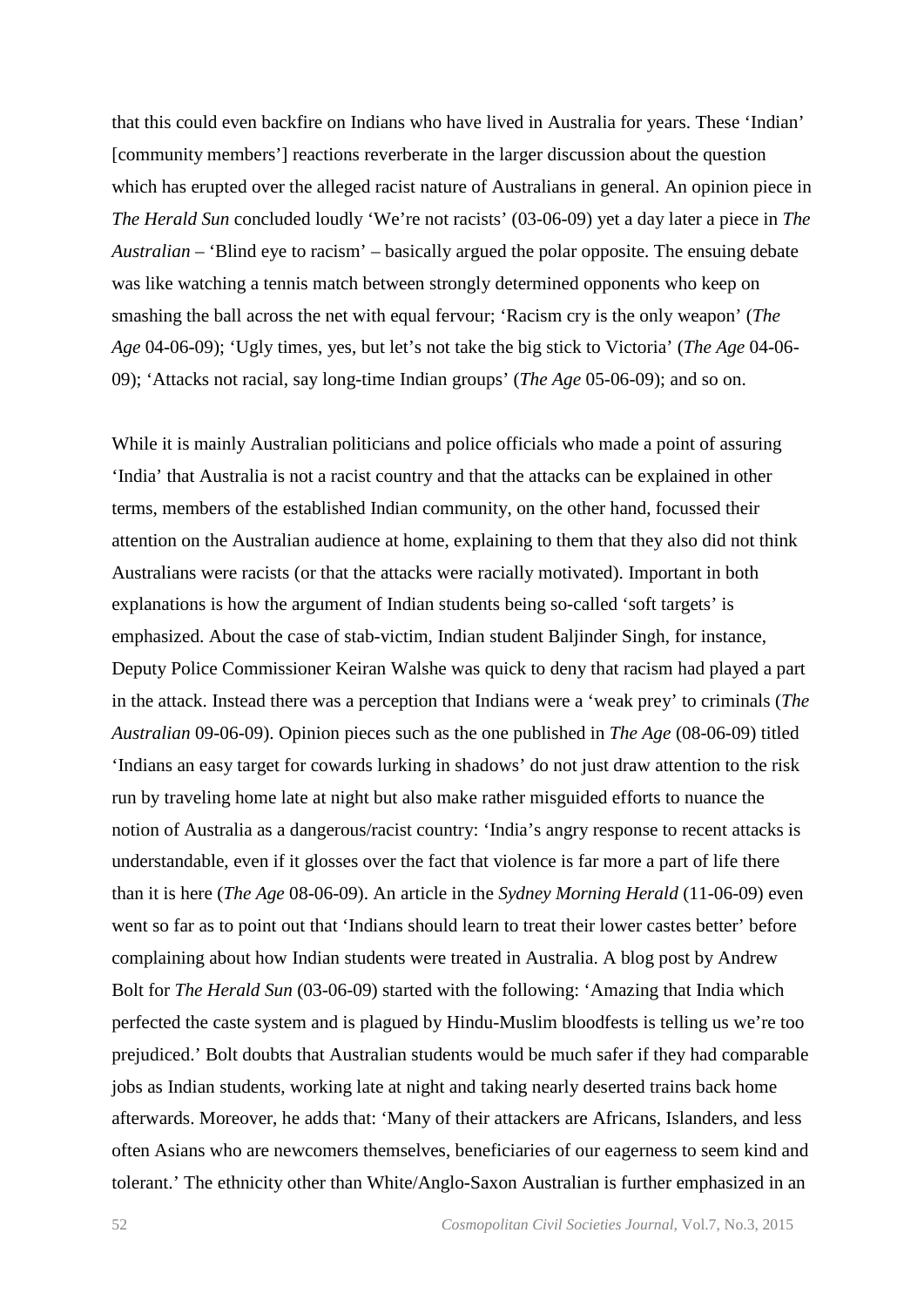article in the *Sydney Morning Herald* titled 'Brutal Truth about Attacks' (09-06-09) in which the author elaborated on how a recent attack in Harris Park in Sydney involved assailants of Middle Eastern appearance; footage apparently showed that most of the young men robbing and repeatedly attacking an Indian student 'do not appear to be white.' Although some of these opinion pieces reveal a disturbing kind of racism in itself, the Australian authorities declared in the second week of June that the attacks on students were not racial. 'Indians living in Australia are not the targets of racial hate crimes, despite violent attacks and underreporting of assaults, authorities say' (*The Australian* 09-06-09). That same day, however, there was a rally in Sydney against assaults involving Indians (*The Age* 09-06-09). It was reported that there might be 'Would-be vigilantes patrolling Melbourne train stations' (*ABC.net.au* 09-06-09); and that 'Retaliation fears grow as students watch their backs' (*ABC.net.au* 09-06-09). A day later, Victoria's Chief Police Commissioner Simon Overland publicly admitted that some of the attacks were 'clearly racist in motivation' (*The Age* 10-06- 09).

Throughout June 2009, the debate continued on whether or not the attacks were racist, what role other migrant groups played in the violence and in what way Indian students themselves were (partly) responsible for the violence/racism they face: 'Lifting the veil on our ingrained racism' (*The Age* 13-06-09); 'Street violence to blame, not racism' (*The Age* 14-06-09); 'Acknowledge this racism' (*The Australian* 20-06-09); 'Australians struggling with multiculturalism' (*The Herald Sun* 24-06-09); and '85% Australians feel racism exists in Australia' (*Times of India* 24-06-09). By July it became clear that the attacks were having an adverse effect on future enrolments from India, Australia's second largest source country for international students. A fresh delegation of officials was sent to India in order to 'rescue lucrative student industry' (*Sydney Morning Herald* 01-07-09) and Australian politicians continued to discuss the safety of international students, even working on a 'policy to assist foreign students' in order to cope with issues of violence (*Radio Australia* 02/03-07-09). In the meantime, an increasing number of 'dodgy colleges' were being forced to close doors, the result of, as *The Age* phrases it, an 'audit blitz' (14-07-09). A college which closed shop overnight left 350 international students 'stranded' (*The Age* 17-07-09). Police were reported to have raided migration agents' offices (*ABC.net.au* 27-07-09) and greater regulation for migration agents was called for (*ABC.net.au* 28-07-09). Although fresh attacks on students were still regularly reported on, increasingly the focus was on the closing down of colleges and, in relation to this, on international students who were unable to finish their courses;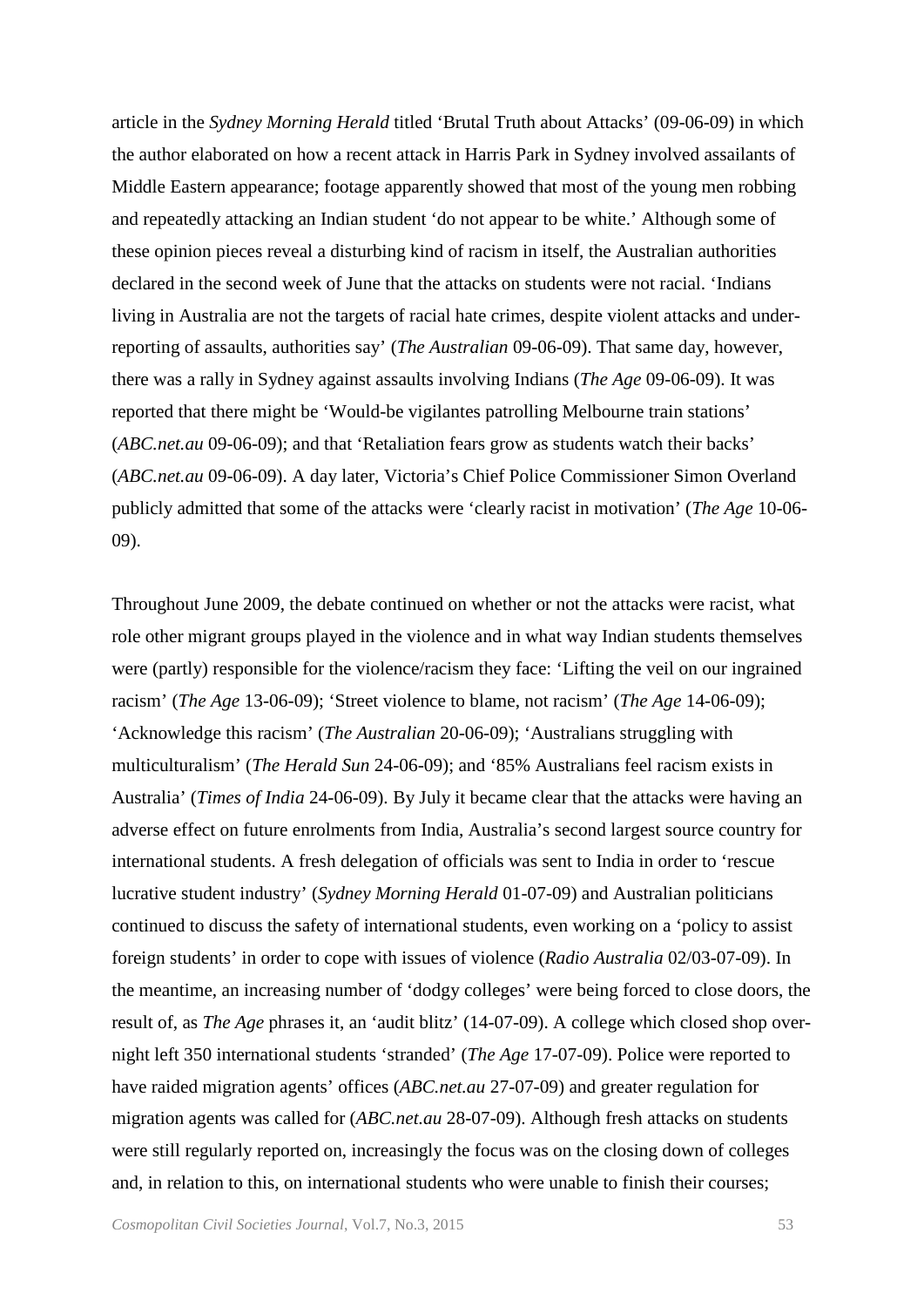declining international student numbers because of the damaged reputation; and the bruised relationship between India and Australia.

## **A Return to the Present: Imagining Australia**

From 2010 onwards, Indian student enrolments in Australia declined rapidly. Besides the negative press over (violent/racist) attacks on students, the increasingly expensive Australian dollar was also a factor. From more than 120,000 by the end of 2009, the number dipped to just under 100,000 a year later, declining further to a little over 70,000 the subsequent year, and finally stabilizing around 55,000 by 2012, bringing the number back to what it was five years previously. Throughout 2010, new 'attacks' continued to make headlines but gradually the reporting and discussions lessened and so did the focus on so-called 'dodgy colleges', many of which were forced to 'close shop' in the previous period. A particular concern in this period was how to repair the damaged relations between Australia and India, a country not only important as a source for international students but also as a trading partner of growing importance. A new envoy was sent to India to discuss the attacks with the then Minister of External Affairs, S.M. Krishna, (*Hindustan Times* 11-02-09) and, at the same time, the Australian government made concerted efforts to 'decouple' migration from education. Hairdressing was taken off the list of professions that generated the highest number of points upon application for PR (*The Australian* 17-05-10), a move which was reported on by *The Age* as 'Canberra slashes occupations on migration list' (17-05-10). But, as *The Age* warned, reflecting worried sentiments within the education industry: 'New migrant list will hit business' (18-05-10). It was now also becoming clear that the drop in Indian student numbers was affecting the local Victorian economy (*The Age* 06-06-10) and pessimists warned that it might take up to a decade before international student numbers would be as high again as they once were (*The Age* 08-06-10).

More recently, Indian student enrolments in Australian educational institutions seem to be on the rise again, however Australia continues to struggle with the entanglement of migration and education, especially knowing that close competitors such as New Zealand and Canada also offer their international students routes to permanent residency and/or ways of (temporarily) staying on after graduation. In India, the 'attacks' are not forgotten but have been gradually folded into a wider narrative of middle class anxieties about the potential dangers of studying/migrating/living abroad. When, during a recent project among 'new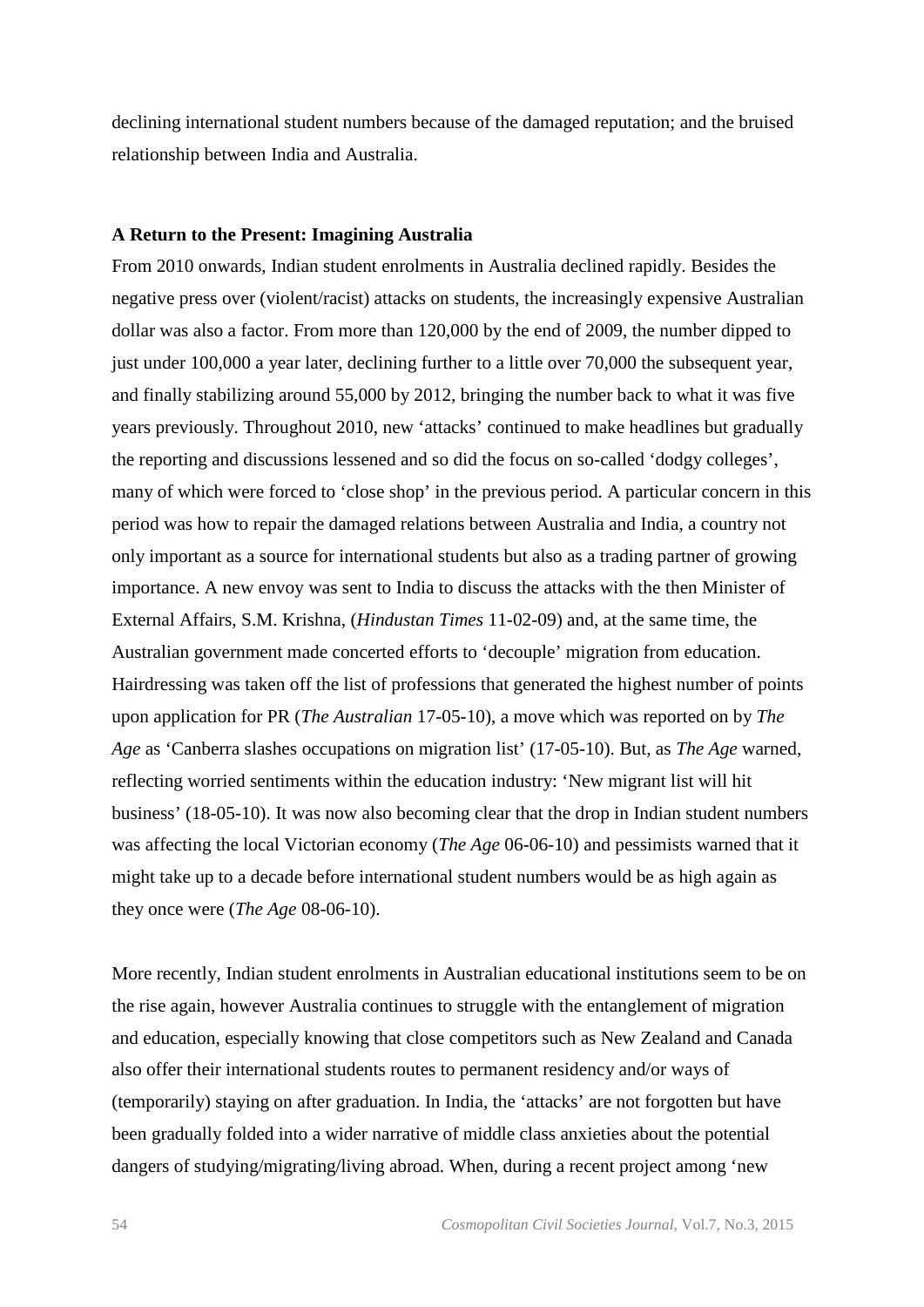middle class professionals' in Delhi, I had a casual conversation with a coffee barista at Starbucks who was contemplating a master's degree in Australia, I was again reminded of the murkiness and ambivalence that is integral to such plans. Yes, he had indeed heard of the attacks, but he had also heard that campuses in the US could be dangerous, that Canada could be really cold and that there were neo-Nazis in Europe ('Germany, I think?'). Melbourne was 'best for liveability' though, as he had recently learned from a ranking he had come across online.

While the internet already played an important role in students' decision-making projects in 2004, there was then still a considerable reliance on information from education/migration agents. Although a decade later these agents are still utilized to navigate complex studyvisa/education-loan trajectories, nowadays social media provides a much broader forum to quickly interact with others with similar plans and/or those who have already gone abroad. This particular coffee barista had received reassurances from a number of online friends who were already studying or (permanently) residing in Australia that Australians were generally 'kind people', the cities indeed clean, part-time jobs readily available and 'studies not too hard'. He quickly proposed these casual assessments to me with the expectation that I would also be able to contribute to the formation of a more cohesive opinion about this. Were his friends correct? What did I think? he wanted to know.

Bollywood's increased interest in Australia as a setting for its romantic dramas, the presence of Australian cricketers in India (employed in the Indian Premier League), the popularity of Australia as a holiday destination among a certain bracket of the Indian middle class, are all elements that contribute to an 'Indian' perception of Australia these days. Over time I have observed how the 'memory' of the Indian attacks of 2009 has lessened in importance in the way Australia is 'imagined' and 'fantasized about' in India. During my conversation with the earlier mentioned coffee barista the topic did not return as it was clearly not something he was worried about. Yet this does not mean that the attacks are no longer relevant. While the question of whether or not they were racially motivated has been a topic of public discussion and (subsequent) scholarly research alike, the case itself offers an important glimpse into the way a particularly discourse about 'newcomers' and their relation to/with space and place gets constructed over time. As such the analysis and observations presented above are not just revealing of how the growth of Indian students' presence in Australia was perceived over time, but also how various debates (commercialization of higher education, dependency of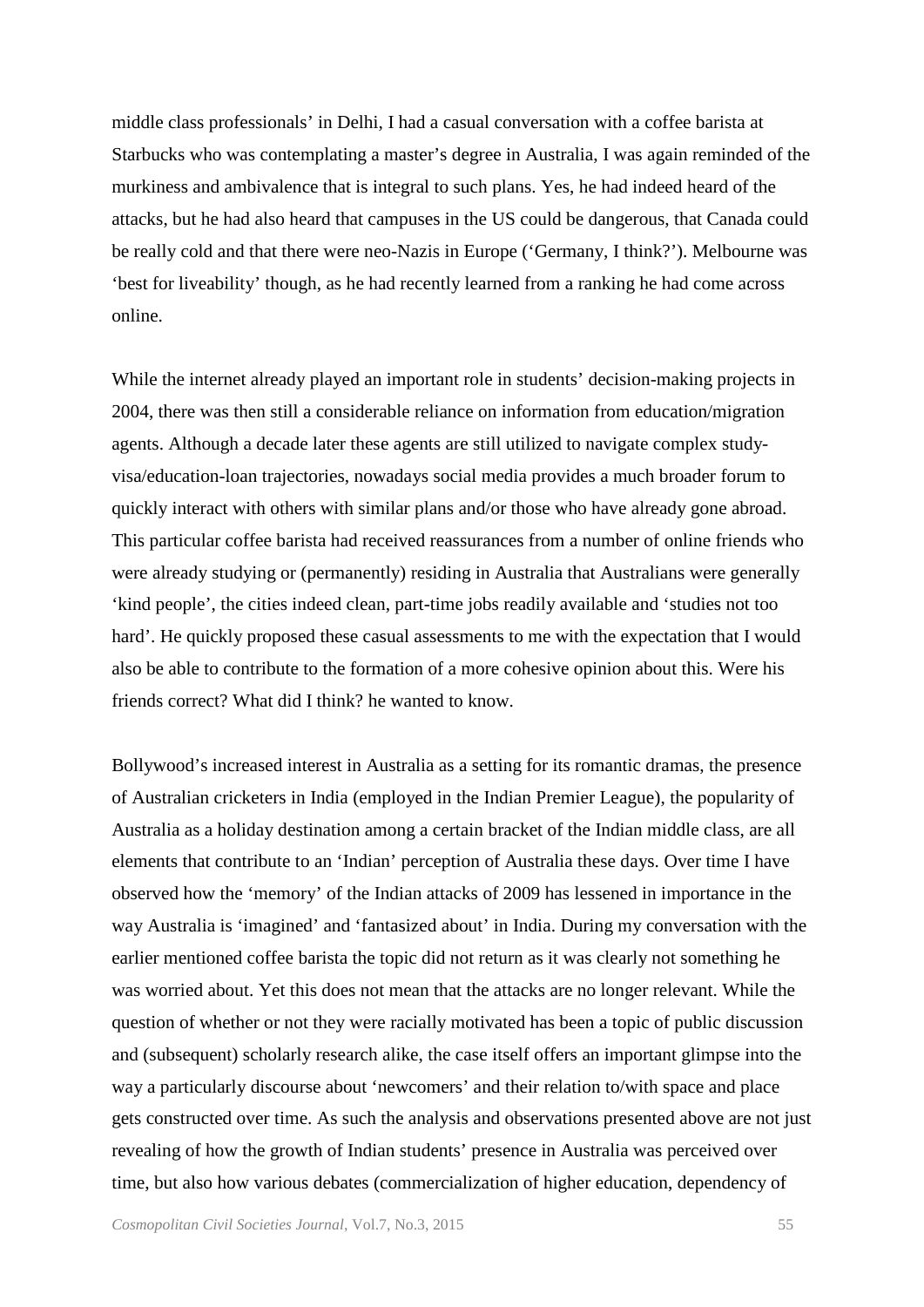universities on international education, the idiosyncrasies of a skilled migration program) informed a broader understanding of the position and rights of this group within Australian society.

# **Conclusion**

As mentioned in the introduction, the notion of a 'media panic' has often been evoked to explain the 'attacks' as well as the public outcry over the (alleged) racist character of these attacks. On the one hand it could be argued that over time the Australian media contributed to an ever-more negative image of Indian students; enrolling in dodgy colleges, working more than the allowed number of hours, being paid cash-in-hand, not integrating into local mores and simply invading space and place because of their sheer numbers. On the other hand there is the Indian media response to this, furiously reacting to the plight of Indian students in Australia, lambasting Australian authorities' denial of the 'clearly' racist nature of the attacks, calling for a strong reaction from the side of Indian authorities and hammering home the message that Australia is a dangerous and most of all racist country.

It cannot be denied that both Australian and Indian media took strong positions during the period in which the attacks were on-going. Nor cannot it be denied that in particular Australian media contributed to a predominantly negative construction of the archetypical Indian student whose presence in Australia could be read along the lines of him being a profiteer, making use of rules and regulations as he saw fit, and thus testing the elasticity of Australian hospitality. Furthermore it does seem that the Indian media had no qualms adding oil to flame by labelling Australia/Australians as racist and stirring up controversies between both countries, even resulting in tense diplomatic relations as well as demonstrations in Indian streets during which effigies of Australian politicians were burned.

Accepting this as 'explanation' brings with it a sense of everybody wins; it annuls claims of widespread Australia racism while still allowing for enough space to accept that some of the attacks were indeed racist. Furthermore it puts most of the blame squarely in the corner of the media with Indian media being overly eager to sensationalize and point fingers while the Australian media should have been more responsible in what it was contributing towards. Yet as mentioned in the introduction, doing so also has a tendency to deflect our attention from the more structural issues which contributed to the situation whereby Indian students could in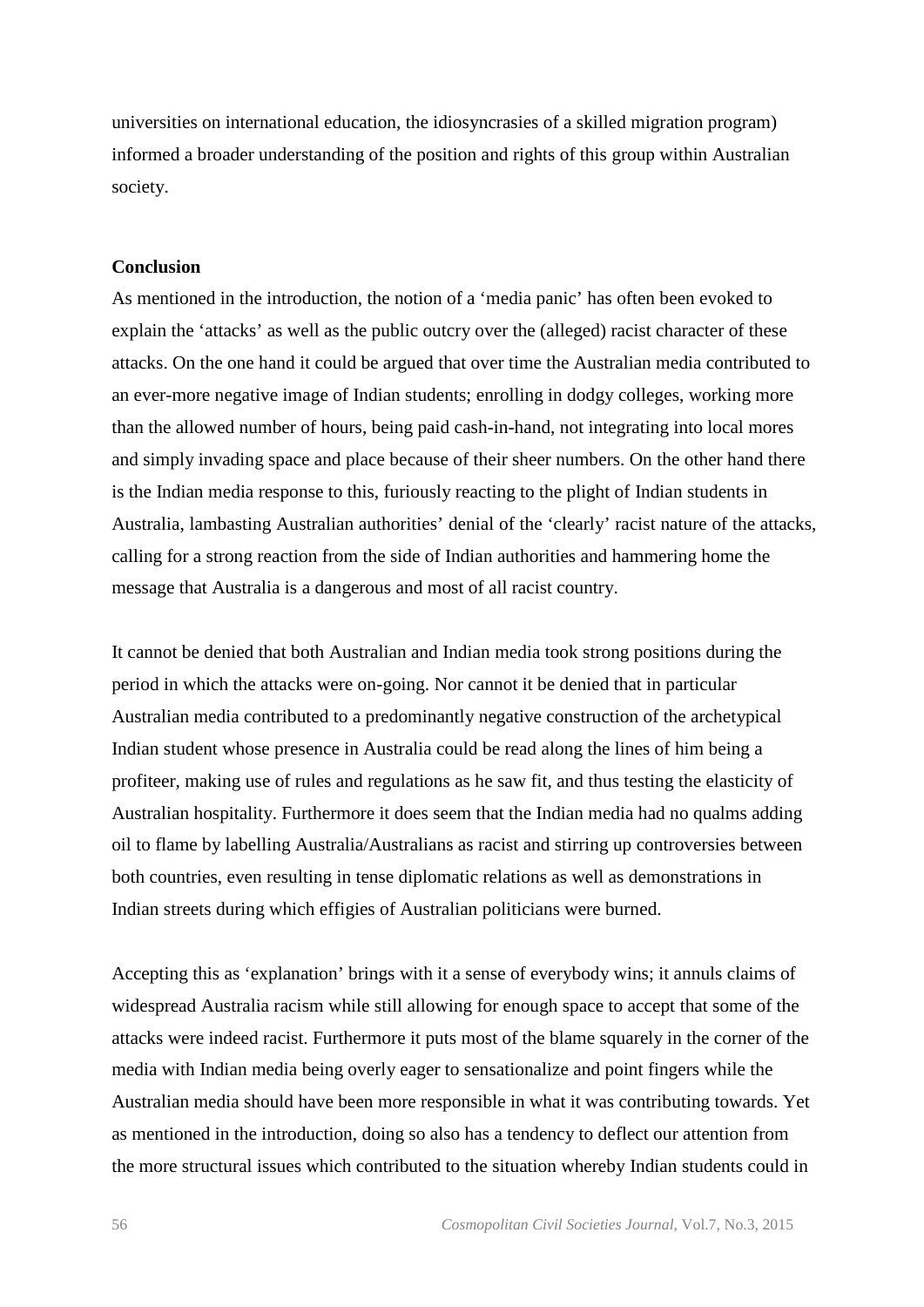fact become victims of violent, racist attacks. The growth in Indian student enrolments in Australia was by and large the product of the country opening up its skilled migration program, and thus the option to apply for PR, to international students. In effect the 'education industry', already in the process of rapid commercialization due to stringent budget cuts (see also Baas 2010), became one that started to facilitate migration. Already in 2005 this was a well-known and thoroughly debated 'fact' though it had yet to find its way into more mainstream Australian discussions on diversity and multiculturalism. The attacks on Indian students of 2009 should thus not only be read and discussed in terms of their (alleged) racist nature and in what way the 'media' was to blame but also in terms of the longer term factors which played a role in creating a potentially volatile situation. As such the 'attacks' draw our attention to the entanglement of skilled migration and international student programs and the way such an entanglement is embeddedness in a wider constellation of developments that are all, one way or the other, related to how the nation-state and what it is understood to stand for is interpreted and is everlastingly in a process of becoming. Now a 'thing of the past', as informants of mine who were students during my fieldwork in 2005- 2006 period but who are now invariably Australian citizens would ostensibly assure me, the violent/racist attacks on Indian should most of all be remembered as a culmination of sorts; one which witnessed the confluence of a conundrumatic array of discussions ranging from the future and reputation of Australian education to the diversity, multiculturalism and the presence of 'others' in Australian cities. With Australia's strong reliance on skilled migrants and its universities' (over-)dependence on international students, it is unlikely that these discussions will not culminate in another 'unexpected' issue at some point in the future. Taking into account that many other countries with competitive skilled migration and enthusiastically marketed international education programs (e.g. Canada, New Zealand, Singapore, United Kingdom) the 'Indian student attacks' will remain an important point of reference for the years to come in order to understand the dangers and pitfalls of all too convenient entanglements.

# **References**

Baas, M. 2006, 'Students of migration: Indian students and the question of permanent residency', *People and Place* vol. 11, no. 1, pp. 8–24.

—— 2010, *Imagined Mobility. Migration and Transnationalism among Indian Students in Australia*, Anthem Press, London & New Delhi.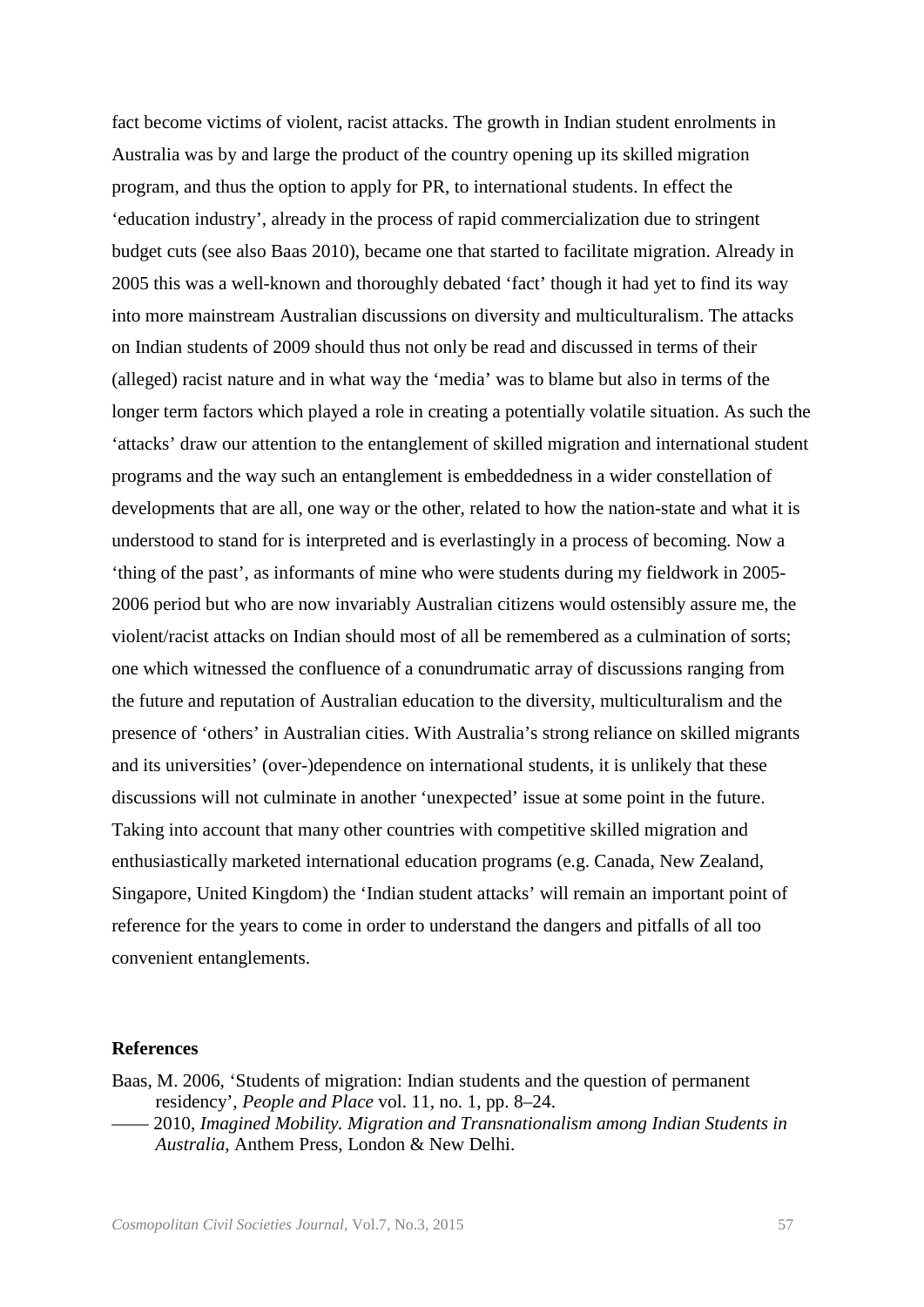—— 2014, 'Victims or profiteers? Issues of migration, racism and violence among Indian students in Melbourne', *Asia Pacific Review*, vol. 55, no. 2, pp. 212-226.

- Birrell, B. 2006, 'Implications of low English Standards among overseas students at Australian universities', *People and Place* vol. 14, no. 4, pp. 53–64.
- —— & Rapson, V. 2005, *Migration and the accounting profession in Australia. Report prepared for CPA Australia*, Centre for Population and Urban Research, Monash University, Melbourne.
- —— Rapson, V. & Smith, T.F. 2006, *Australia's net gains from international skilled movements in 2004–05 and earlier years*, Centre for Population and Urban Research, Monash University, Melbourne.
- —— Healy, E. & Kinnaird, B. 2007, 'Cooks galore and hairdressers aplenty', *People and Place* vol. 15, no. 1, pp. 30–44.
- Dunn, K. and Nelson, J.K. 2011, 'Challenging the public denial of racism for a deeper multiculturalism', *Journal of Intercultural Studies*, vol. 32, no.6, pp. 587-602. doi: <http://dx.doi.org/10.1080/07256868.2011.618105>
- Essed, P. 1991, *Understanding Everyday Racism: an Interdisciplinary Theory*, Sage, Newbury Park, CA.
- Hawthorne, L. 2005, '"Picking winners": The recent transformation of Australia's skilled migration policy', *The International Migration Review*, vol. 39, no. 3, pp. 663–669. doi: <http://dx.doi.org/10.1111/j.1747-7379.2005.tb00284.x>
- —— 2010, 'How valuable is "two-step migration"? Labour market outcomes for international student migrants to Australia', *Asia-Pacific Migration Journal* vol. 19, no. 1, pp. 5–36. doi: <http://dx.doi.org/10.1177/011719681001900102>
- Van Dijk, T.A. 1992, 'Discourse and the denial of racism', *Discourse & Society*, vol. 3, no. 1, pp. 87-118. doi: <http://dx.doi.org/10.1177/0957926592003001005>

## **Media Reports**

#### *ABC.net.au*

| $16-03-06$     | 'Students threaten hunger strike after poor exam results'      |
|----------------|----------------------------------------------------------------|
| 28-03-07       | 'Study highlights loophole in Aust skilled migration program'  |
| $06 - 02 - 08$ | 'Cash-strapped foreign students "struggling to survive"'       |
| 09-06-09       | 'Would-be vigilantes patrolling Melbourne train stations'      |
| 09-06-09       | 'Retaliation fears grow as students watch their backs'         |
| $21 - 05 - 09$ | 'International students target of racist attacks in Newcastle' |
| 27-07-09       | 'Police raid migration agent's offices'                        |
| 28-07-09       | 'Call for greater regulation for migration agents'             |
| The Age        |                                                                |
| 17-03-06       | 'More student protests planned'                                |
| 13-08-06       | 'Why these drivers are upset'                                  |
| 29-01-07       | 'English skills row over foreign students'                     |
| 28-03-07       | 'Call for student visa changes'                                |
| 23-08-08       | 'Overseas students of "new slave trade"                        |
| $25-10-08$     | 'Reigning in rogue colleges'                                   |
| 25-10-08       | "Sham" colleges operating with impunity' (both in The Age);    |
| $25 - 11 - 08$ | 'Unlicensed agents luring students'                            |
| $22 - 12 - 08$ | 'Overseas students exploited'                                  |
| $05-01-09$     | 'Migration fraud "rife" in overseas education'                 |
| 14-04-09       | 'Pressure to rein in "corrupt" colleges'                       |
|                |                                                                |

19-02-09 'Indians told to keep a low profile'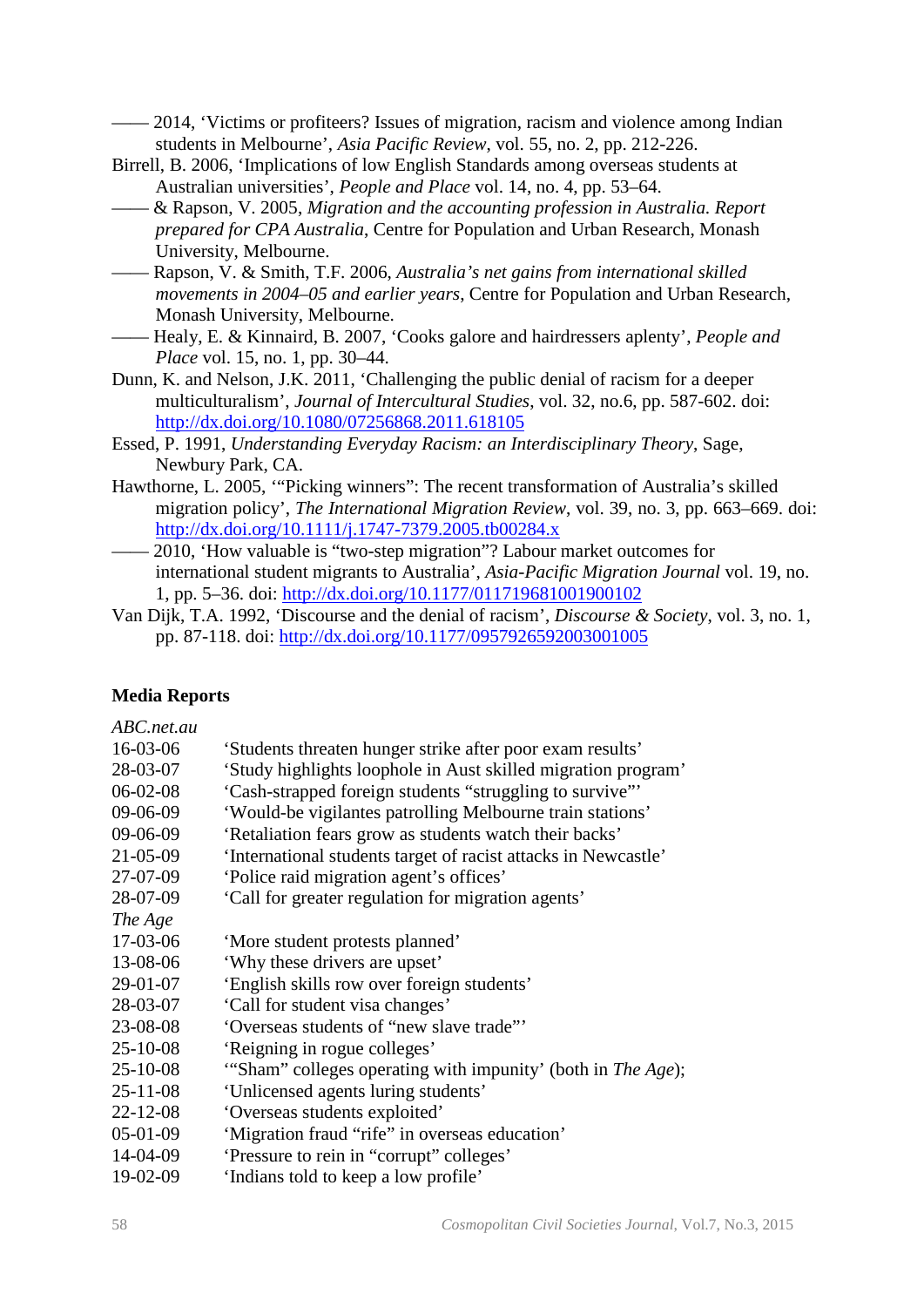13-05-09 'Police visit India to brief students on staying safe' 13-05-09 'Unis say they'll still rely on foreign students' fees' 21-05-09 'High-risk training colleges face new audit' 23-05-09 'Our schools for scandal' 30-05-09 'Rudd steps in as tensions rise over attacks on students' 31-05-09 ' Indian students march in protest against attacks' 02-06-09 'Fresh attack: Indian student slashed in Frankston' 04-06-09 'Racism cry is the only weapon' 04-06-09 'Ugly times, yes, but let's not take the big stick to Victoria' 05-06-09 'Attacks not racial, say long-time Indian groups' 08-06-09 'Indians an easy target for cowards lurking in shadows' 09-06-09 Anger at assaults: Indians rally in Sydney 10-06-09 'Foreign students could be forced to leave' 13-06-09 'Lifting the veil on our ingrained racism' 14-06-09 'Street violence to blame, not racism' 14-07-09 'Audit blitz hits "dodgy" colleges' 17-07-09 'College crash strands 350 foreign students' 17-05-10 'Canberra slashes occupations on migration list' 18-05-10 'New migrant list will hit business' 06-06-10 'Student drop hits economy' 08-06-10 'Decade to regain foreign students' *The Australian* 29-01-07 'Overseas students fail in job language' 28-03-07 'Punish dodgy colleges' 27-10-08 'Licence to fleece' 19-01-09 'Degrees still lure low-skill migrants' 16-04-09 'Dodgy colleges exploit foreign students' 01-06-09 'Police "punched" Indian protesters' 04-06-09 'Blind eye to racism' 09-06-09 'Foreigners hide crimes due to visa fears' 09-06-09 'Indian attacks not racial – authorities' 20-06-09 'Acknowledge this racism' 17-05-10 'Hairdressers out as migrant skills list gets a trim' *The Herald Sun* 16-06-08 'Don't treat them like cash cows.' 01-06-09 '18 arrests amid Indian protest over Melbourne race violence' 03-06-09 'Indian students leaving Australia in wake of racist attacks' 24-06-09 'Australians struggling with multiculturalism' *Hindustan Times* 11-02-09 'Indian envoy to Australia apprises Krishna on attacks' *Indian Voice* Oct. 2005 'It's not easy being a taxi driver' Nov. 2005 'It's not fun being a taxi driver. Racist remarks/abuses' Dec. 2005 'Late Night Surcharge: Is it 20% or …?' *News.com.au* 22-02-06 'Illegal workers driving cabs' *Radio Australia* 02-07-09 'Australian politicians discuss safety of foreign students' 03-07-09 'Australia works on policy to assist foreign students' *Sydney Morning Herald*